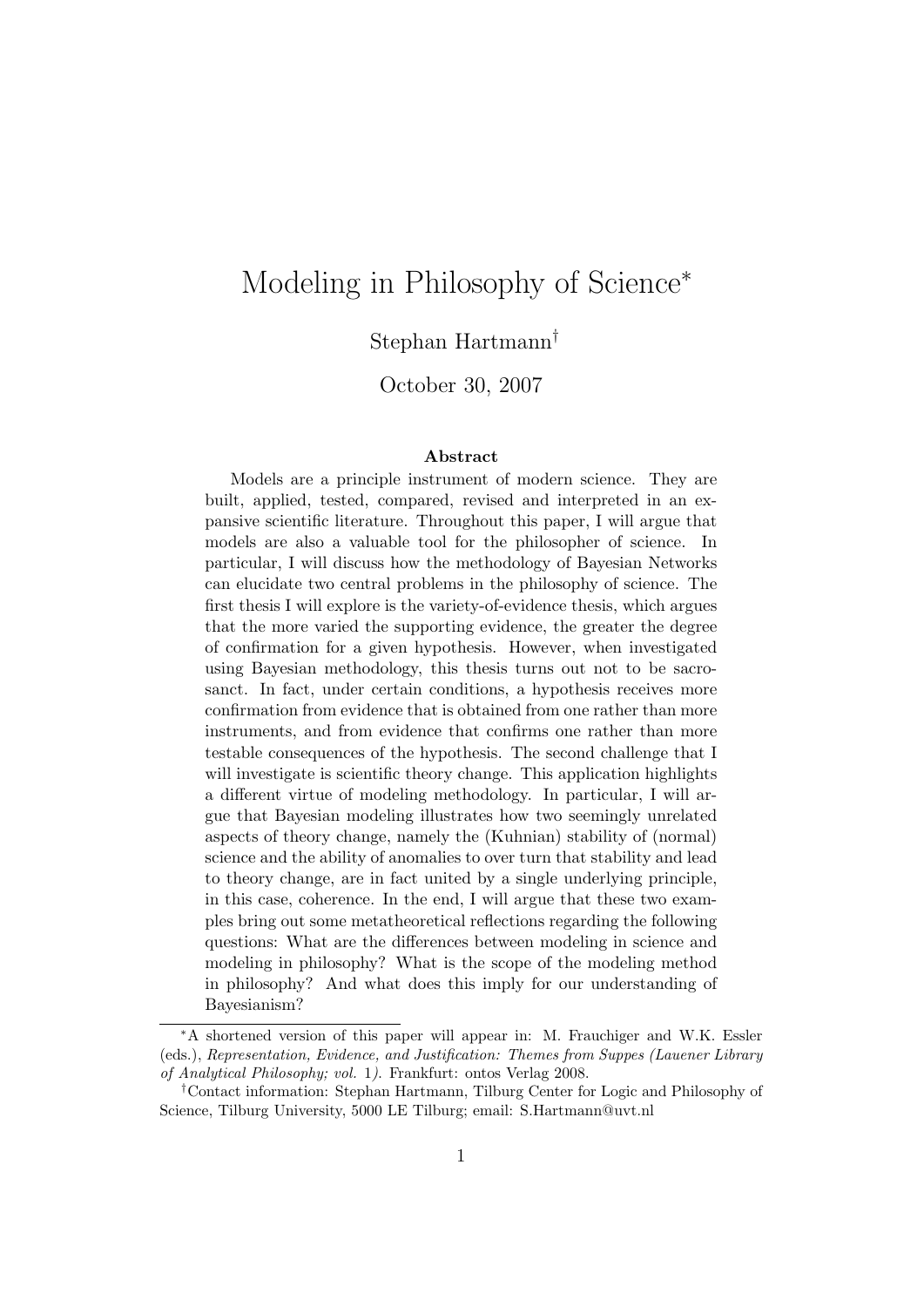# 1 Introduction

Philosophers of science want to understand how science works. We want to know, for example, how scientific theories and models are confirmed, how evidence for or against a theory is evaluated, how different theories hang together, and how changes in scientific theory can be understood philosophically. Questions like these have been discussed extensively over the years, and a look at the literature shows that two main approaches can be identified. On the one hand, we find scholars who formulate and defend grand normative accounts that are then used to reconstruct and, sometimes, criticize what scientists have been doing. Popper's falsificationism and its influence especially on the development of the social sciences is a case in point. Bayesianism is another. On the other hand, we find so-called naturalized philosophers of science who examine, often in great detail and inspired by the work of Thomas S. Kuhn and others, specific episodes from the history of science and from contemporary science from a philosophical perspective and give us a much more realistic picture of science and its workings than, for example, the one that Popper and Bayes gave us (see Giere (1988)).

Grand approaches often run into problems when confronted with episodes from real science. Popper's falisificationism, for example, is arguably challenged by the existence of Kuhnian normal science, and Bayesianism has not gone much beyond explaining a few simple features of scientific theorizing. But naturalized accounts are not without their problems either. Most importantly, they fail to provide generalizable insights as well as normative standards that help us to separate good science from bad science and, perhaps, science from non-science. In short, while grand approaches tend to be "too far away" from real science, naturalized accounts are "too close" to it. An acceptable account has to be located somewhere in the middle and satisfy the following two conditions: (i) It should be normative and provide a defensible general account of scientific rationality. (ii) It should be "empirically adequate" and provide a framework to illuminate "intuitively correct judgments in the history of science and explain the incorrectness of those judgments that seem clearly intuitively incorrect (and shed light on 'grey cases')", as John Worrall (2000: 32) once put it. The goal of this paper is to formulate, illustrate and defend such an account, which will include normative as well as descriptive elements.

To achieve this goal I propose to mimic what I take to be successful scientific methodology: the construction of models within the framework of a theory. The theory, in my case Bayesianism, will provide the normative framework, while the models include additional assumptions about the specific situation at hand. To motivate my approach, I'll start off in Section 2 by pointing out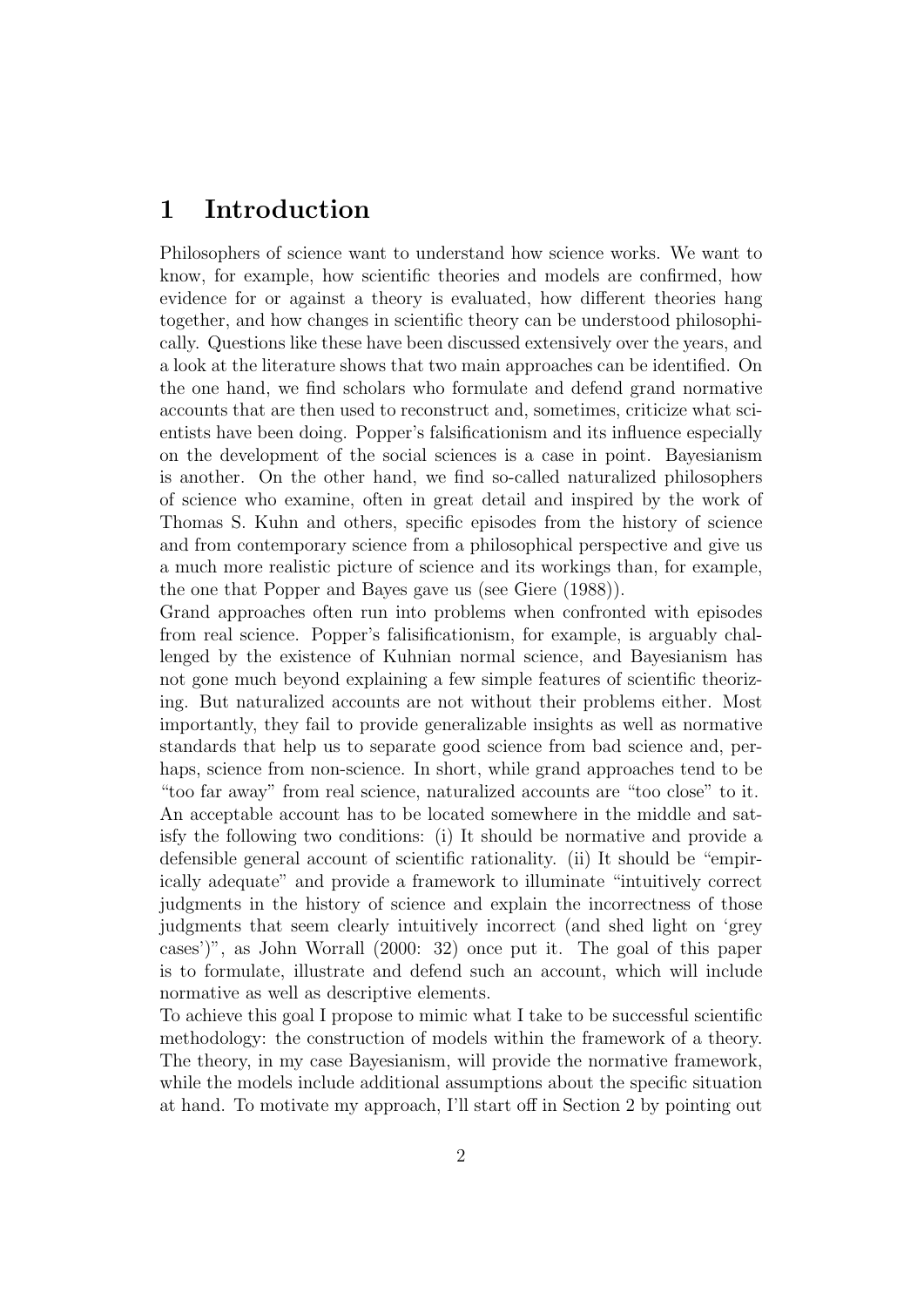some of the merits of modeling in science. Section 3 outlines and criticizes Textbook Bayesianism, a version of Bayesianism that I will later, in Section 7, replace with Naturalized Bayesianism. Before, however, I will introduce in Section 4 my main modeling tool, the machinery of Bayesian networks, and present two examples of how the modeling methodology can be applied in philosophy of science in Sections 5 and 6. I'll conclude with some general reflections regarding the scope and value of philosophical modeling (Section 8).

## 2 Modeling in Science

Models are widely used in the sciences as well as in the teaching of science. Already in high school, students are acquainted with several models such as the model of a pendulum and Bohr's model of the atom. Later, at university, one learns about various so-called standard models such as the Standard Big Bang Model and the Standard Model of Particle Physics. And if we look at the frontiers of science, we find researchers such as Harvard's acclaimed physicist Lisa Randall studying remarkably idealized models in order to answer the most fundamental questions about the nature of space and time (regarding, for example, the dimensionality of spacetime). One of Randall's goals is to get hints as to what a Theory of Everything might look like (Randall 2005). Similarly, researchers in other disciplines such as biology, psychology and economics almost exclusively use models, along with experimentation, as a tool to learn something about the objects or systems under investigation. It is this ubiquity of models – as opposed to theories – in science that led philosophers of science to shift the focus of their attention from theories, which dominated the discussion from Logical Empiricism onwards, to models over the last twenty five years (see Frigg and Hartmann 2006, Morgan and Morrison 1999).<sup>1</sup> But why are models so popular in science?

Before addressing this question, a word is in order about what a model actually is and how theories and models differ from each other. A look into science texts is not of much help here as scientists often use the terms "theory" and "model" interchangeably. The Standard Model of Particle Physics, which many consider to be our most fundamental theory, is a case in point. So how can one distinguish between theories and models? While there is no clear-cut difference in the use of the words "theory" and "model", scientific theories, such as Newtonian Mechanics or Quantum Mechanics, are associated with predicates like 'general', 'abstract', and 'universal in scope'.

<sup>1</sup>Patrick Suppes was one of the pioneers of this development. See Suppes (1960, 1962) and Suppes (2002: ch. 2) for a more recent discussion.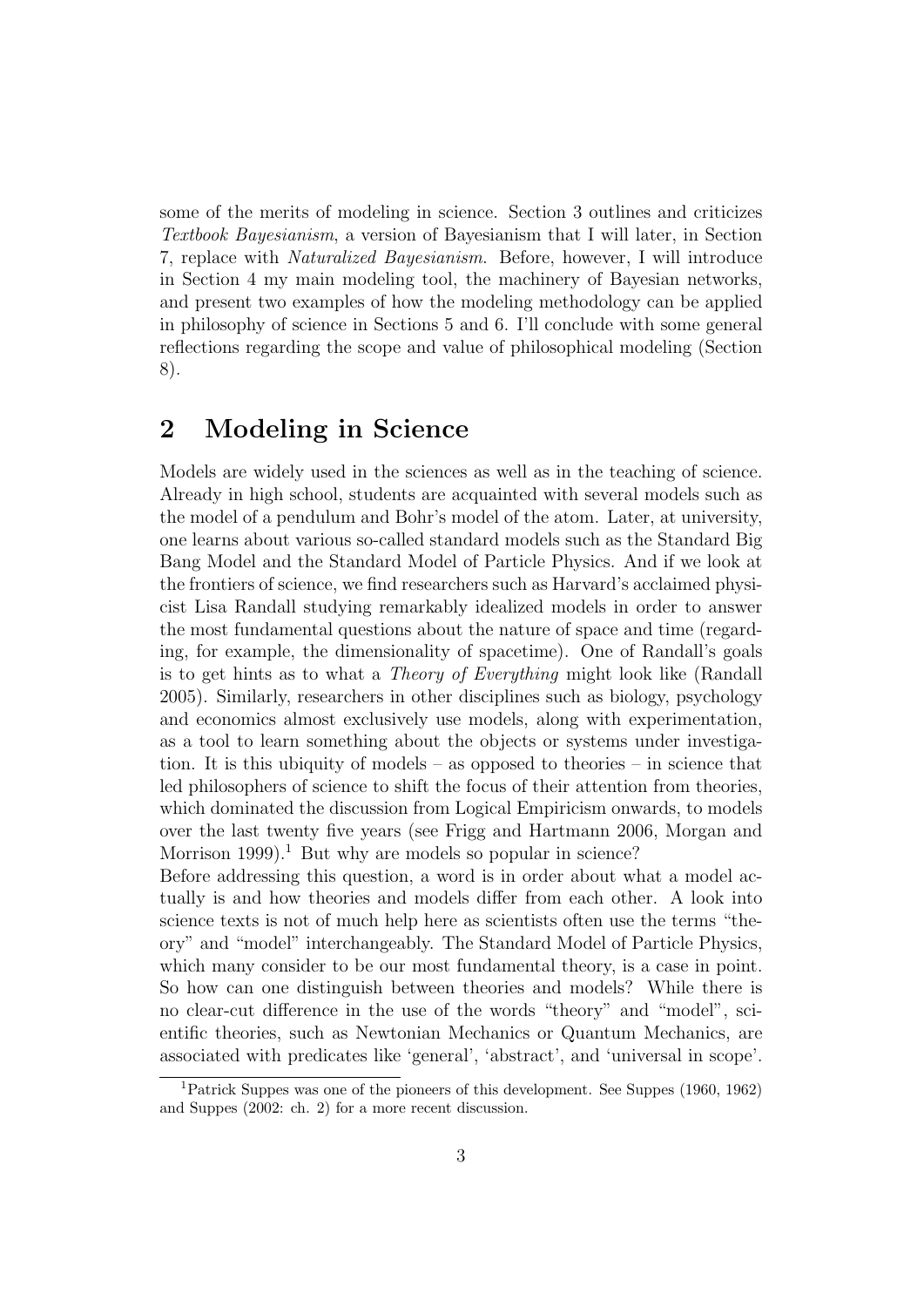Moreover, theories are meant to not involve idealizations (although many, if not all, of them do). On a more practical level, theories are often hard to solve. Take quantum chromodynamics (QCD), which is a part of the Standard Model of Particle Physics and considered to be the fundamental theory of strong interactions. QCD cannot be solved analytically, not even approximately, in the regime of low energies where many nuclear phenomena occur. This, of course, does not stop physicists from exploring the physics of atomic nuclei and their constituents. Instead of solving QCD directly, they construct easier-to-solve alternatives such as effective field theories or models such as the MIT Bag Model (Hartmann 1999). I have argued in (Hartmann 2001) that each of these accounts provides us with an understanding of some aspect of a complex phenomenon, though none of them tells us the whole story.

But models do not only have a practical advantage over theories. They are also more intuitive, visualizable, and ideally capture the essence of a phenomenon in a few assumptions. This is why models are sometimes compared with caricatures. Unlike theories, models, such as the model of the pendulum or the MIT Bag Model, are specific and limited in scope. Moreover, they clearly involve idealizations, and it does not do any harm, at least for the purpose for which the model was constructed, that some of the model assumptions are strictly speaking false. Planets, for example, are of course not point masses, and yet, our models of the planetary system work perfectly fine with this apparently crude idealization.

The models of the planetary system and the models of a pendulum are examples of what is called a model of a theory. They are embedded into a scientific theory, here Newtonian Mechanics, which functions as a *modeling* framework. Note that Newtonian Mechanics can hardly be tested without the specification of a model (i.e., in this case, the specification of a force function plus assumptions about the geometry of the system etc.). However, not all scientific theories are modeling frameworks, and not all models are models of a theory. Sometimes the word "theory" is used with the meaning "fundamental model" (as in the Standard Model of Particle Physics), and many scientific models are not embedded into a theory. These models are called phenomenological models, and Bohr's Model of the atom and the MIT Bag Model are good illustrations of this type. Some of the assumptions made in a phenomenological model may be *inspired* by a scientific theory (such as Newtonian Mechanics or QCD), while others may even contradict an accepted theory.

To sum up, there are two types of theories – theories as modeling frameworks and fundamental models – and two types of models – models of a theory and phenomenological models – in science. In the remainder, I'll focus on theories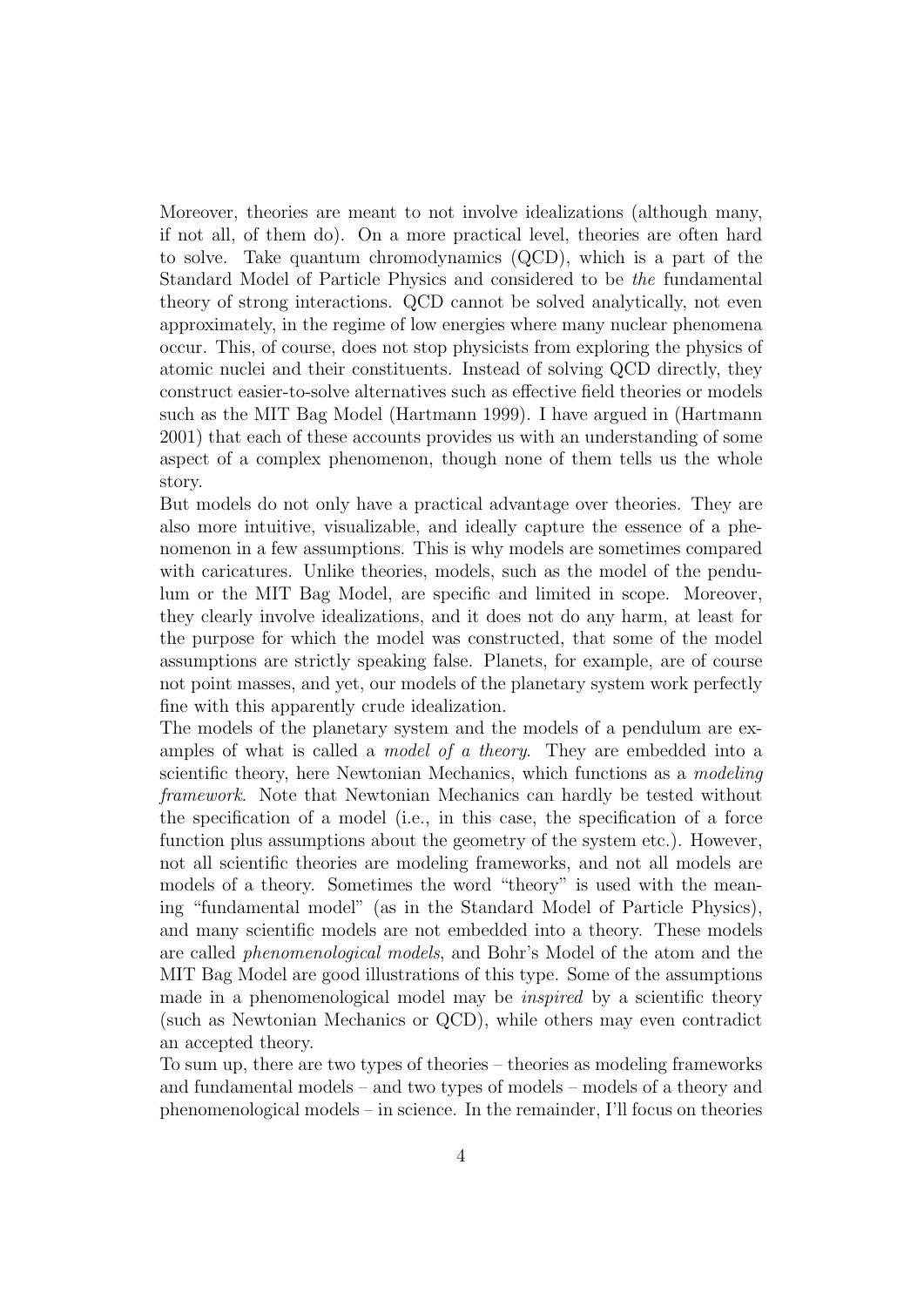as modeling frameworks and models of a theory (and will present my own Bayesian account of what a scientific theory is in Section 6.1).

Unlike their colleagues in the sciences, many philosophers are exclusively concerned with the construction of what one could call theories – universal claims that are typically criticized or refuted by other philosophers who will then, in turn, put forward another universal claim, and so on. While such a sequence of seemingly non-converging universal claims may lead to some insight (we learn, at least, what does not work!), I submit that we can sometimes do better. More specifically, I suggest to follow Lisa Randall's lead and construct models also in philosophy. Similarly to many philosophers, Randall addresses some of the most fundamental questions one can ask, yet she does so by constructing and analyzing models, which may help her to explain phenomena and systematize existing regularities. It may also point the way to a more fundamental theory.

Before applying the modeling methodology to questions in the philosophy of science, however, a disclaimer or two is in order. Models are not always the preferred tool of the philosopher – there is a lot of space for the traditional analytic method – but there is no reason to exclude the modeling methodology from the toolbox of philosophy. Just as good scientists use many tools and continually learn about new ones, philosophers can profit from expanding their toolbox as well. This is what philosophers such as Brian Skyrms and Clark Glymour have been doing. While Skyrms applies evolutionary game theory to learn about the social contract and the evolution of cooperation (Skyrms 1996), Glymour and his colleagues use Bayesian network models to "discover" causes from statistical data (Spirtes et al. 2000). Following their lead, I will show that modeling can also be applied in the methodology of science. To do so, one can choose from a variety of modeling frameworks ranging from various applied logics, game theory, and Bayesianism to alternatives to probability theory such as Dempster-Shafer theory. All of these frameworks have their value and can be used to address many interesting problems. In this paper, though, I will focus exclusively on the construction and analysis of Bayesian network models.

### 3 Textbook Bayesianism

Bayesianism is a quantitative confirmation theory that was developed in the middle of the last century in light of the problems (such as the Raven Paradox) that qualitative theories of confirmation (such as hypotheticodeductivism) face. While qualitative theories formulate criteria that inform us whether or not a piece of evidence E confirms a hypothesis H, quantitative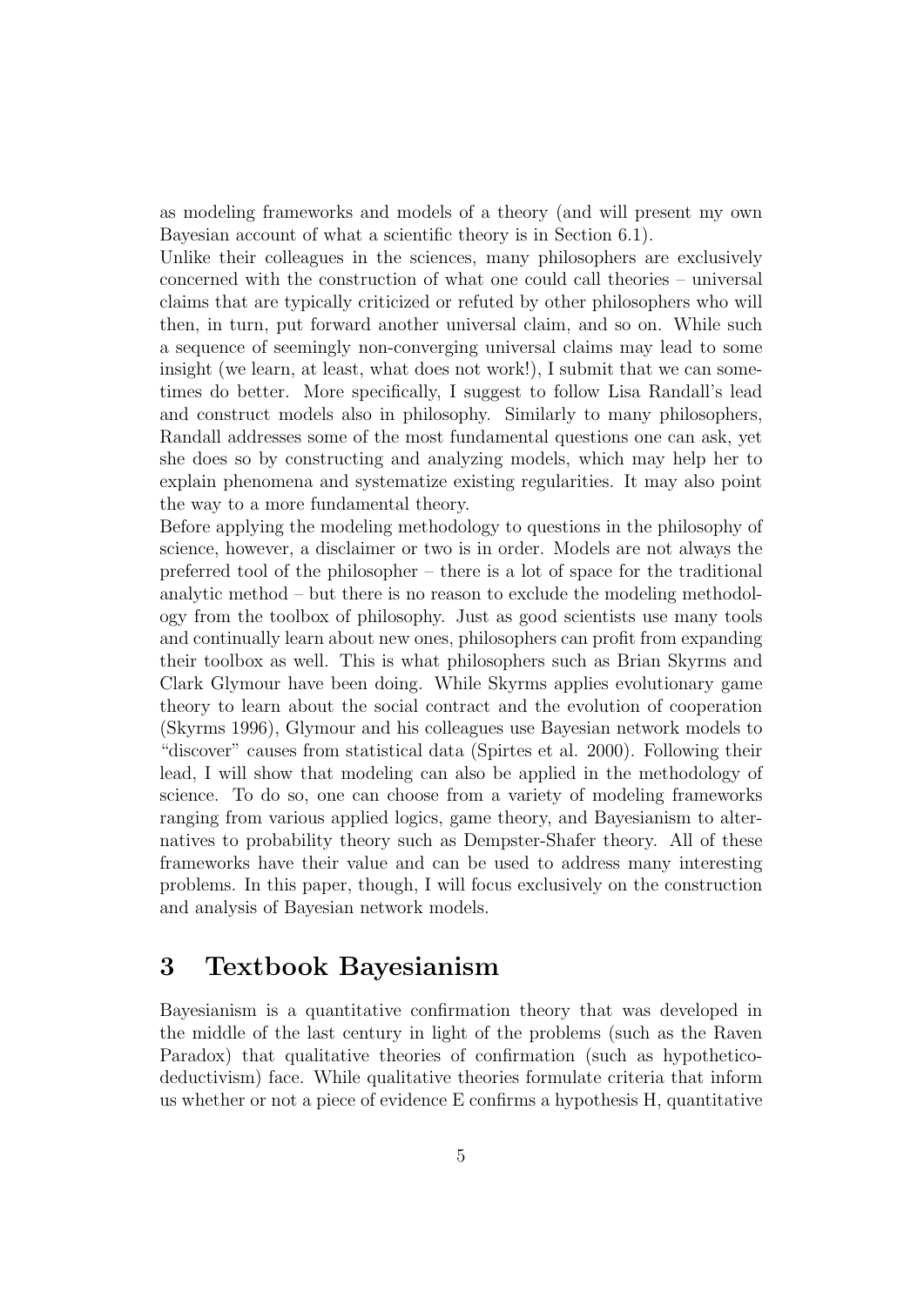theories of confirmation also tell us how much E confirms H. Clearly, learning that the butler owns a Smith and Wesson, that he had an affair with the victim's wife and that he was in the castle when the count was murdered confirms the hypothesis that he was the murderer more than learning only that he was in the castle when the murder happened. A quantitative theory of confirmation accounts for this difference and assigns degrees of confirmation. Bayesianism is the most developed and most popular quantitative theory of confirmation. According to Bayesianism, scientists have subjective degrees of belief about certain hypotheses and, as rational agents, change their degrees of belief in the light of new evidence. These degrees of belief have to obey the axioms of probability theory, as several arguments aim at showing. The most popular of these arguments are the so-called Dutch book arguments, which demonstrate that any violation of the axioms of probability theory will necessarily lead to a loss of money of an agent in a betting situation (see, e.g., Skyrms 1999). So we have to make sure that our degrees of belief obey the axioms of probability theory (or are coherent) if we do not want to loose money. Coherence is a rather weak requirement, but it is a requirement all the same, and it makes Bayesianism a normative philosophical theory. Unlike naturalized philosophies of science, which identify scientific rationality with the practice of good scientists (assuming that they never err), Bayesianism formulates constraints on the beliefs of a scientist.

Confirmation, then, amounts to this for the Bayesian: A scientist starts with a subjective degree of belief that a certain hypothesis H is true. This degree of belief is called the *prior probability* of the hypothesis: It is denoted by  $P(H)$ . The prior probability is informed by the scientist's background knowledge and the assignment may differ from scientist to scientist. If H is the proposition "The patient has tuberculosis", then doctors will typically fix  $P(H)$  by drawing on statistical (i.e. frequentist) data, provided that such data is available. Differing assignments may be made as long as they are coherent. In the next step, a piece of evidence, E, say a positive result of an X-ray scan, comes in. E prompts an update of the probability of H and the scientist assigns a *posterior probability*  $P_{new}(H)$ . E confirms H if the posterior probability  $P_{new}(H)$  is greater than the prior probability  $P(H)$ , and E disconfirms (or falsifies) H if the posterior is smaller than the prior.

But how are probabilities updated? How do we get from a prior probability of the hypothesis  $P(H)$  to the posterior probability  $P_{new}(H)$ ? There is a lot of debate about this question amongst Bayesians and there is clearly no consensus. Many, however, hold that the new probability measure should be the conditionalized old probability measure:

$$
P_{new}(\mathbf{H}) := P(\mathbf{H}|\mathbf{E})\tag{1}
$$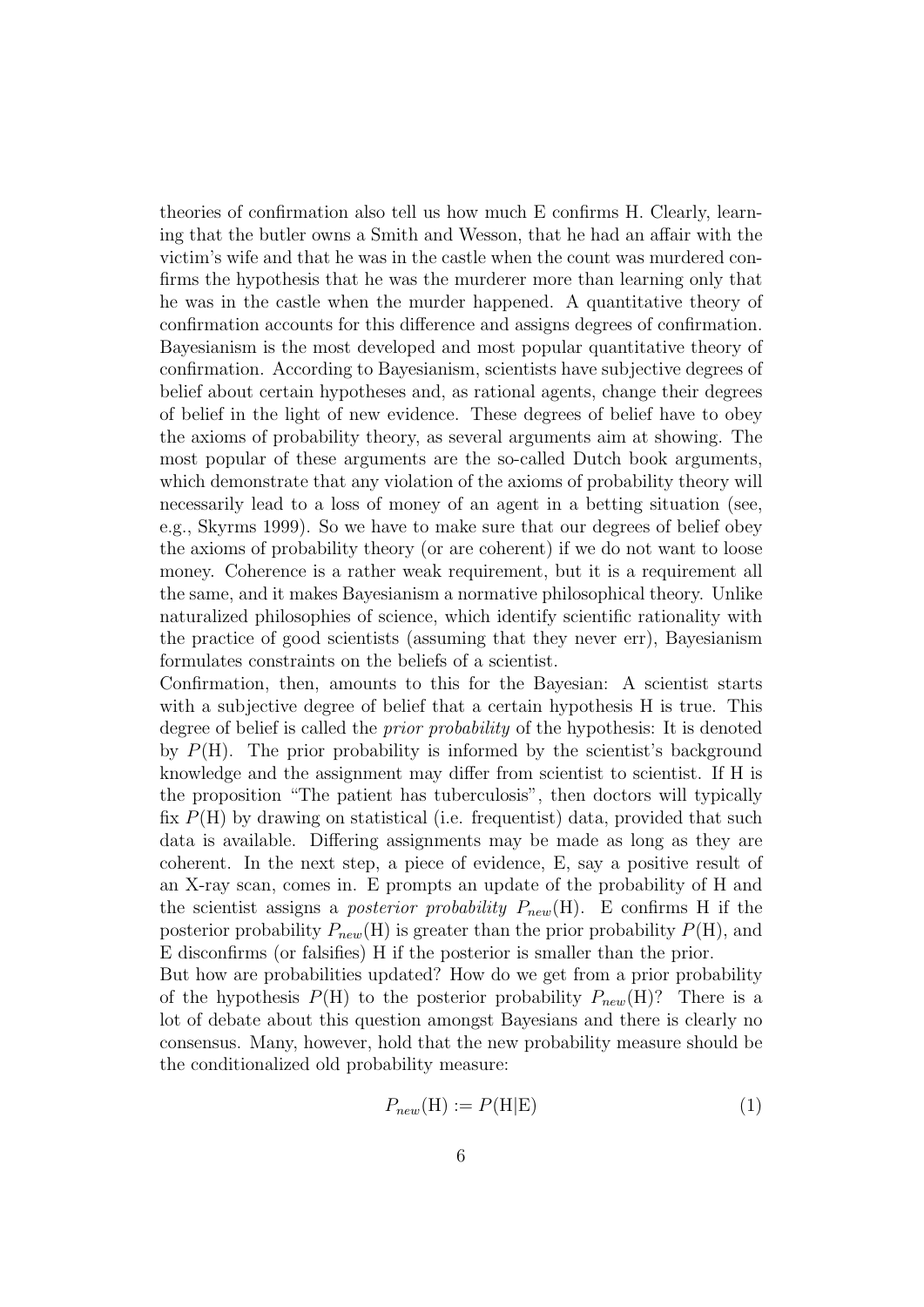I'll not defend this choice, but will use it in the remainder. Note, however, that this choice is not dictated by mathematics. What is dictated by mathematics is how one evaluates the expression on the right hand side of eq. (1). Applying Bayes' Theorem to the right hand side of eq. (1), one obtains

$$
P_{new}(\mathbf{H}) = \frac{P(\mathbf{E}|\mathbf{H})P(\mathbf{H})}{P(\mathbf{E})},\tag{2}
$$

according to which the posterior probability of H is proportional to the prior probability  $P(H)$  and the *likelihood*  $P(E|H)$ , i.e. the probability that the evidence obtains given that the hypothesis is true, and inversely proportional to the *expectancy*  $P(E)$  of the evidence.

Textbook Bayesianism, as presented in Howson and Urbach (2006) and Earman (1992), uses eq. (2) to account for a number of methodological rules. To make things easy, let's assume that the evidence is deductive, i.e. that E can be deduced from H. This assumption often holds in science.<sup>2</sup> For example, if we want to confirm the hypothesis that all metals conduct electricity, we deduce from this hypothesis that a certain piece of copper conducts electricity. Whether or not this obtains in an experiment confirms or disconfirms H. If E is deductive evidence for H, then the likelihood is  $P(E|H) = 1$  and our updating rule reduces to

$$
P_{new}(\mathbf{H}) = P(\mathbf{H})/P(\mathbf{E}).\tag{3}
$$

Eq. (3) shows that surprising (i.e. unexpected) evidence confirms a hypothesis better than expected evidence for, if E is surprising, then  $P(E)$  is small and hence  $1/P(E)$  is large. And so  $P_{new}(H)$  is large as well.

The updating rule can also account for the claim that more varied evidence confirms better than less varied evidence. This is the variety-of-evidence thesis, which is, or so it seems, a truism of scientific theorizing. Let us, for example, drop a rock drop 25 times in a row and measure the time it takes it to hit the ground. This procedure is expected to confirm Newtonian Mechanics less than a more diverse collection of evidence, such as letting the rock drop only once, doing a pendulum experiment in London, another one on the moon, observing the orbits of various planets, etc. A way to proof the variety-of-evidence thesis in the Bayesian framework starts with the following explication: more varied evidence is less correlated evidence. Correlation can then, in turn, be explicated probabilistically. Let  $E = E_1 \wedge E_2 \wedge \cdots \wedge E_n$  and expand  $P(E) = P(E_1)P(E_2|E_1)P(E_3|E_1, E_2) \dots P(E_n|E_1, \dots, E_{n-1}),$  which

<sup>2</sup>Paul Teller reminds me on Duhem's insight of the importance of background assumptions B. He is right. To account for this, I suggest to use a probability measure that takes B implicitly into account, i.e. to use  $P(\cdot) := P^*(\cdot | B)$  instead of  $P^*(\cdot | B)$ .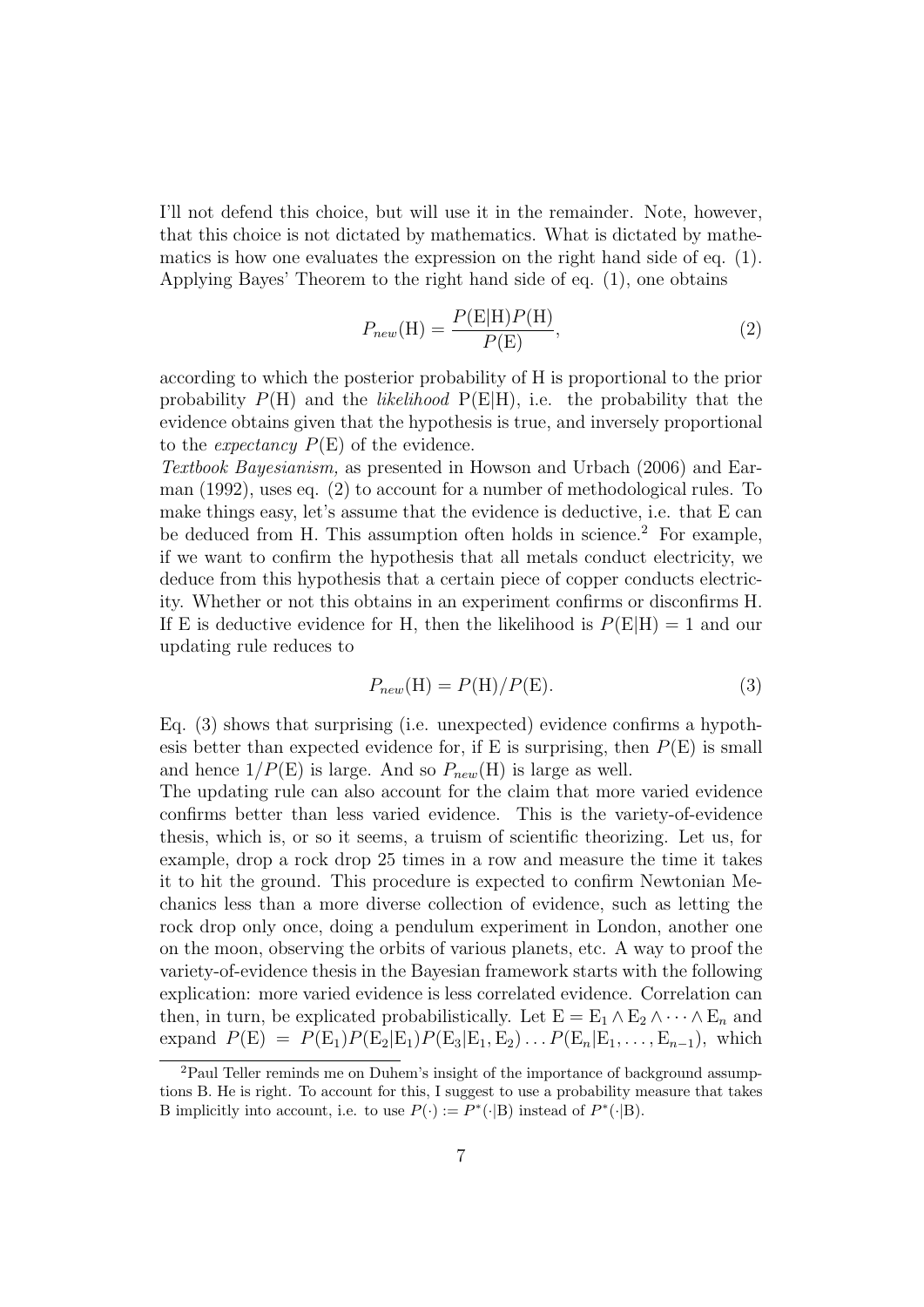follows from the axioms of probability theory and the definition of conditional probability. Obviously,  $P(E)$  is small if the conditional probabilities in this product are small, and this is exactly the case if the different pieces of evidence are not much correlated (or even anti-correlated) probabilistically. And again, if  $P(E)$  is small, then  $P_{new}(H)$  is large, which proofs that more varied evidence confirms a hypothesis better than less varied evidence, i.e. the variety-of-evidence thesis.

To conclude, then, Textbook Bayesianism explains some apparent truisms about the methodology of science. I'd like to argue, however, that Textbook Bayesianism is too general as it does not take into account empirical constraints such as dependencies between partially reliable measurement instruments in the discussion of the variety-of-evidence thesis. Moreover, Textbook Bayesianism has an overly-simplistic account of a scientific theory. Theories are complex and highly interrelated objects, and scientists typically only test parts of a theory while the rest of the theory is only indirectly confirmed. This complexity can hardly be captured by a single proposition H that is correlated, as a whole, with a piece of evidence E.

While this version of *Textbook Bayesianism* is too general, there is another version that is too specific. The philosopher of science Jon Dorling gives Bayesian reconstructions of specific episodes in the history of science (Dorling 1979). To do so, he estimates probability values of various hypotheses, based on what he knows about the knowledge people had at a certain time and concludes, after having done the calculations, that the scientists were justified to consider a certain hypothesis (e.g. a gas law) as confirmed by the available evidence. Although I think that such results are interesting, Dorling's version of *Textbook Bayesianism* is, in the end, too specific. We do not learn much in general about the methodology of science and to engage in a debate about specific probability values seems, despite Dorling's efforts, somewhat arbitrary.

To sum up: We need a version of Bayesianism that is not too general (to connect to the practice of science) and not too specific (to gain philosophical insight). It would also be nice to have an account that has a somewhat wider scope, i.e. an account that reaches beyond confirmation theory. I'll show that the use of modeling techniques within the Bayesian framework will meet these desiderata. Models help bridge the gap between a general theory (here: Bayesianism) and the scientific practice. I'll take Bayesianism as a modeling framework just as Newtonian Mechanics is a modeling framework. It has to be supplemented by model assumptions if one wants to apply it to real cases. I will show that these models explain features such as the stability of normal science and help challenge widely held methodological views such as the variety-of-evidence thesis.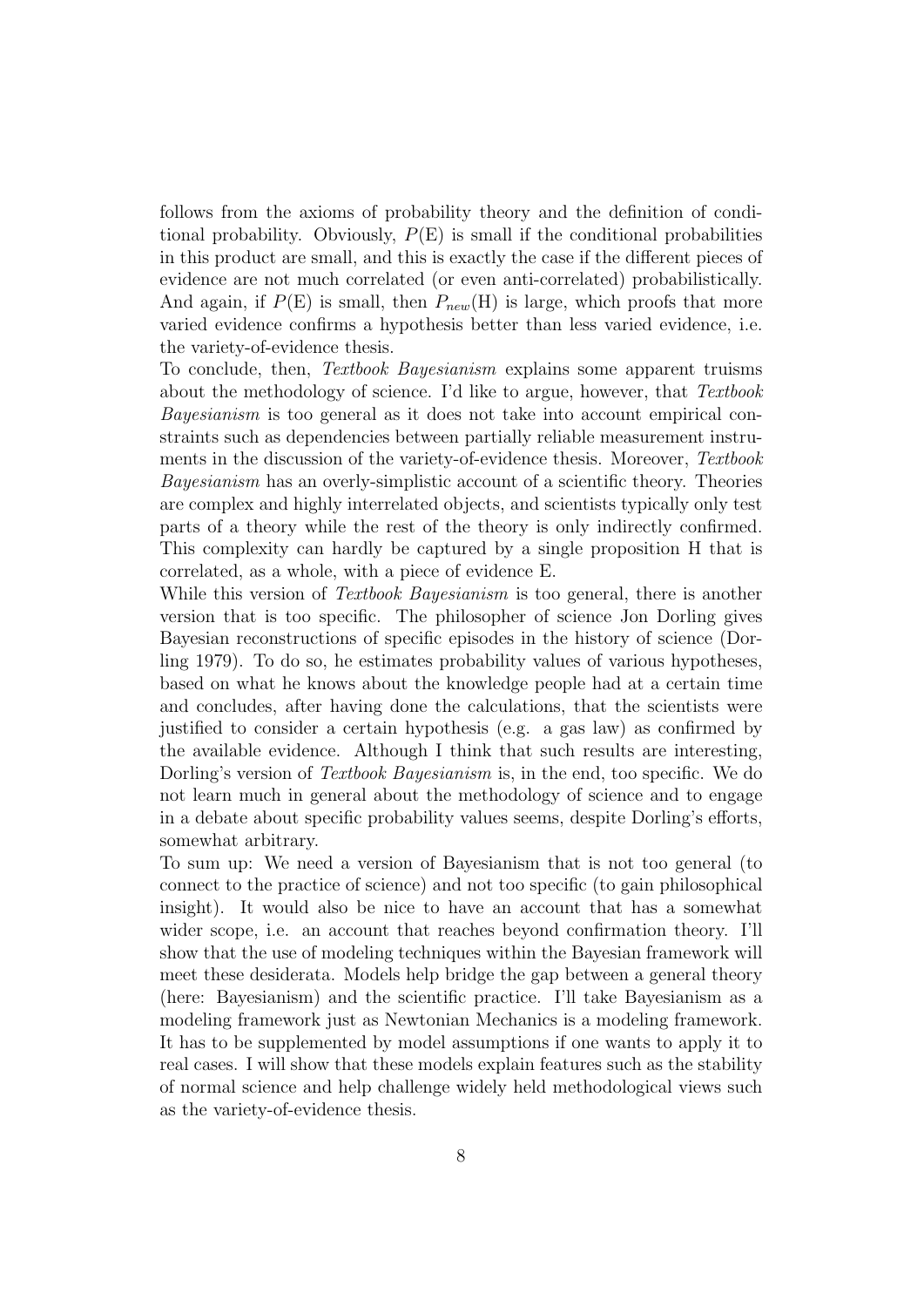### 4 Bayesian Networks

The theory of Bayesian networks was developed by Judea Pearl and his colleagues at UCLA in the early 1980s, building on results by Philip Dawid and Wolfgang Spohn on conditional independence structures (Pearl 1988). The main goal of the theory of Bayesian networks is to provide an efficient graphical representation of a joint probability distribution over a large number of variables and to develop algorithms to compute functions of the joint probability distribution. To reduce the complexity of the problem, Bayesian networks encode knowledge about probabilistic independencies that hold among the variables. They play an important role in expert systems and are used in many parts of science, engineering and medicine where inferences have to be drawn on the basis of complex though uncertain information.

Medical inferences are a good case to illustrate Bayesian networks. Let's assume that we want to test whether a patient has a certain disease (say, tuberculosis) by making an X-ray scan. A representation of the testing situation has to take into account that the X-ray machine is only partially reliable. It will sometimes tell us that the patient has the disease when he in fact does not have it (a false positive), and it will sometimes not give us a positive report when the patient does have the disease (a false negative).

Let's represent the situation by two binary propositional variables  $T$  and  $X$ (in italics). The positive instantiation of  $T-T$  (in roman script) – represents the proposition "Patient has tuberculosis", and the negative instantiation  $\neg$ T stands for "Patient does not have tuberculosis". Similarly, X stands for "We obtain a positive X-ray report", and  $\neg X$  stands for "We obtain a negative X-ray report". We know from statistical data that  $P(T) = .01$  (i.e. that 1% of the patients who undertake an X-ray scan have tuberculosis) and that the likelihoods  $P(X|T) = .95$  (corresponding to a false negative rate of 5%) and  $P(X|\neg T) = .02$  (corresponding to a false positive rate of 2%). We can then calculate the probability that the patient has tuberculosis, given that we obtained a positive X-ray report. To determine the posterior, we apply Bayes' Theorem,

$$
P(T|X) = \frac{P(X|T)P(T)}{P(X)},
$$
\n(4)

and the law of total probability,

$$
P(X) = P(X|T) P(T) + P(X|\neg T) P(\neg T),
$$
\n(5)

and obtain, after plugging in the numbers, that  $P(T|X)$  is .32, i.e. 32%. This situation can be represented by the Bayesian network in figure 1. The two nodes represent the propositional variables  $X$  and  $T$  and the arrow indicates that there is a direct probabilistic dependence between them. This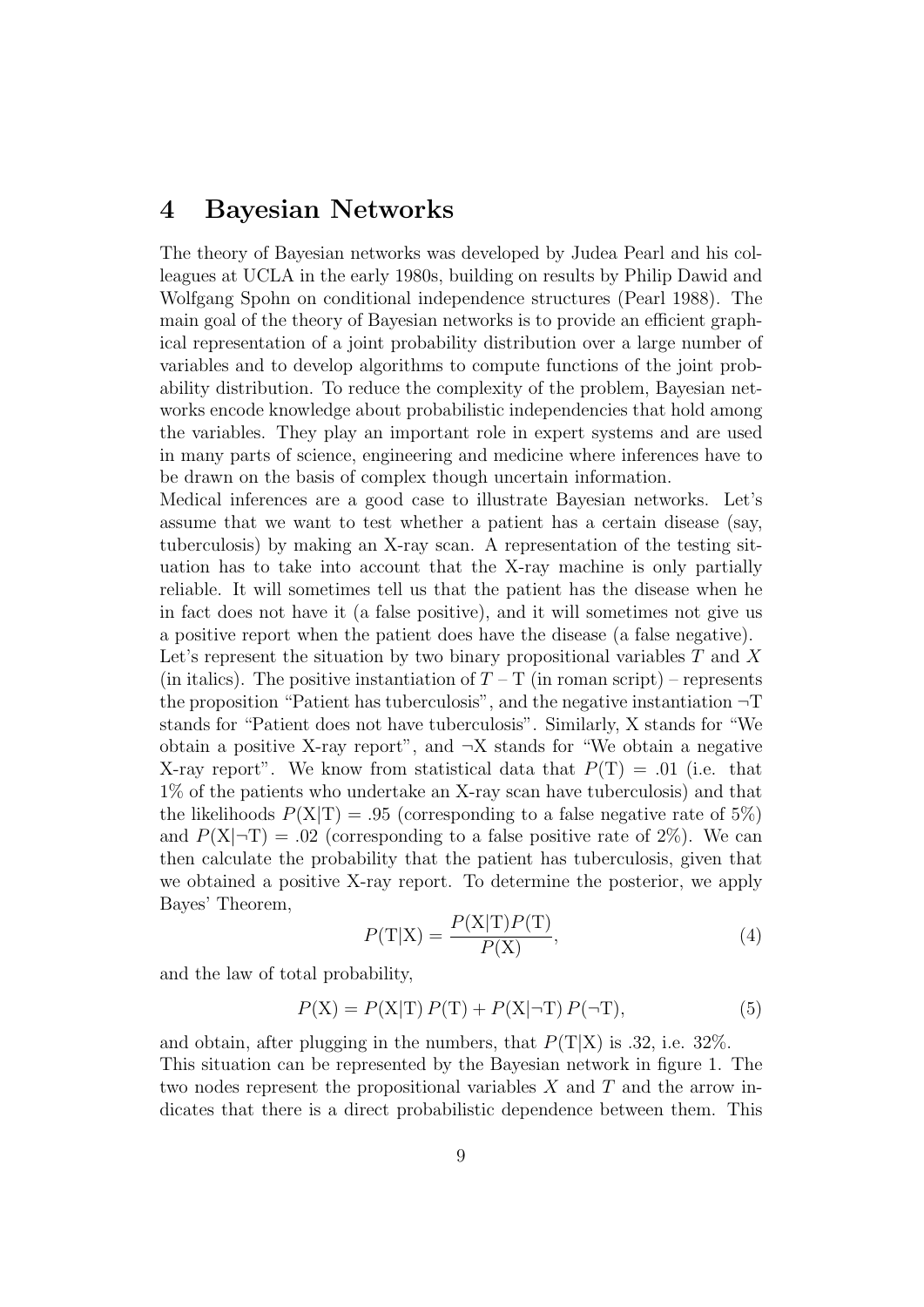

Figure 1: A Bayesian network with two nodes

dependence is sometimes read causally, but this is not necessary for our purposes. Nodes with only outgoing arrows are called root nodes or nodes without a *parent*, all other nodes are *child nodes*. A Bayesian network, then, is a directed acyclic graph (dag, for short) with a probability distribution defined over it. To fully specify the probability distribution of a Bayesian network, we have to assign prior probabilities of all root nodes (here only the propositional variable  $T$ ), and conditional probabilities of all other (child) nodes given all instantiations of their parents. In our case, we have to assign  $P(X|T)$  and  $P(X|\neg T)$ . With this information at hand, the Bayesian network is fully specified and we can use various algorithms to calculate, for example,  $P(T|X)$ .

Clearly, the machinery of Bayesian networks is not required to deal with a case as simple as the present one. In real life, however, the situation is often much more complicated and more variables are involved. Lauritzen and Spiegelhalter (1988) give the following illustration that is known under the name "Asia example" in the literature. The network in figure 2 depicts a whole range of interrelated habits, diseases and symptoms. Given the probabilistic information encoded in the network, it is now not any longer possible to easily draw inferences like the one we drew for the two-node Bayesian network.

A Bayesian network encodes probabilistic information in an intuitive way; we see immediately which nodes are directly related, and we can read off conditional independencies by using the Parental Markov Condition that is built in the Bayesian network:

(PMC) A variable represented by a node in a Bayesian network is independent of all variables represented by it non-descendent nodes in the Bayesian network, conditional on all variables represented by its parents.

Applying PMC, we can, for example, read off the Asia network that "lung cancer?"  $(L)$  is independent of "bronchitis?"  $(B)$  given their common cause "smoking?" (S), or, symbolically  $L \perp \!\!\!\perp B |S$ . Bayesian networks also have the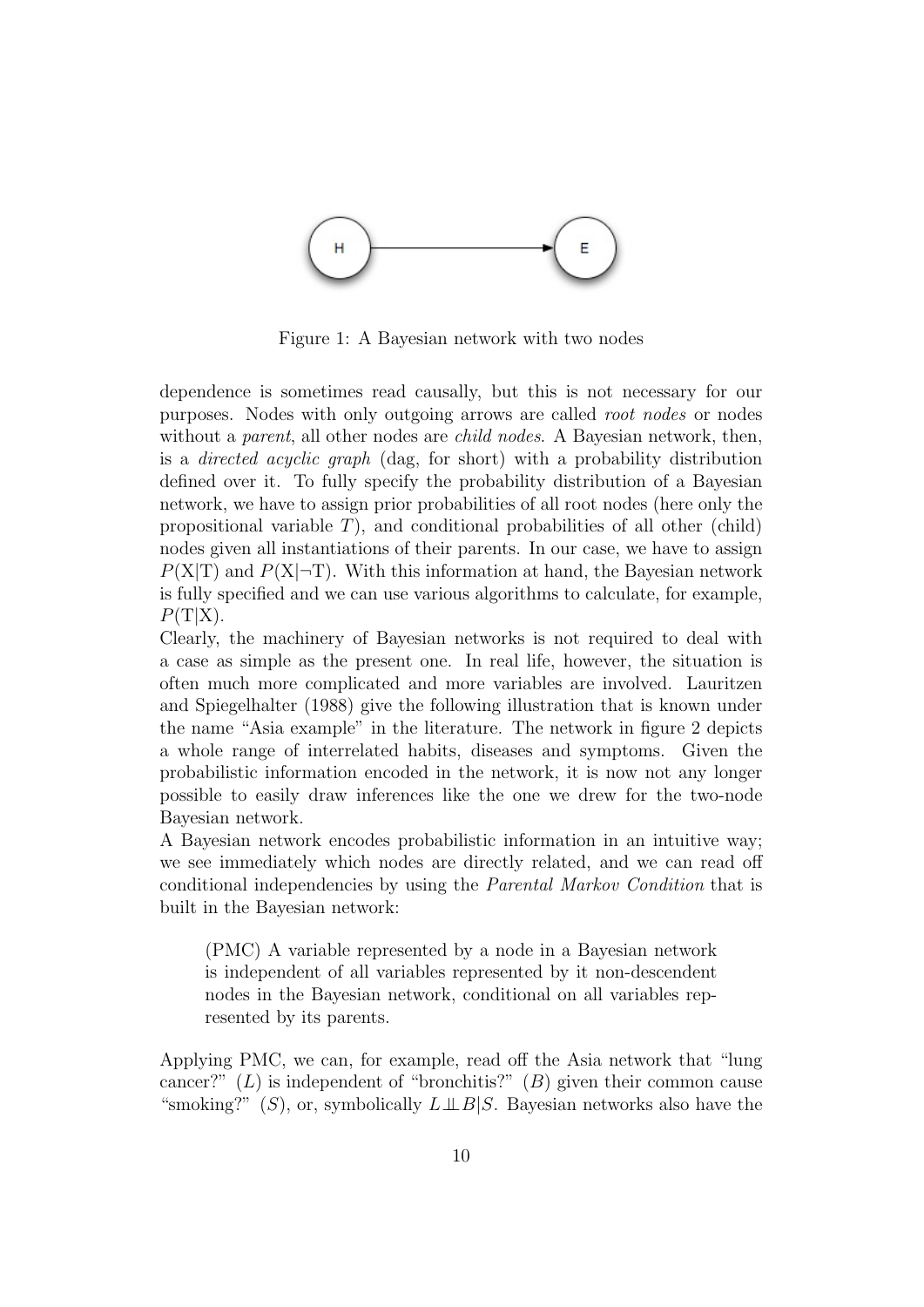

Figure 2: A more complicated Bayesian network

practical advantage, in that only a small number of probabilities have to be specified. Remember that  $2<sup>n</sup> - 1$  probabilities have to be fixed in order to fully specify the joint distribution over  $n$  binary variables. In a Bayesian network, we only have to specify the prior probabilities of all root nodes, and the conditional probabilities of all child nodes. This reduces the numbers considerably and makes much more complex situations manageable. For instance, in the Asia example, the knowledge about conditional independencies reduces the number of probabilities that have to be specified from 255 to 18 – an enormous reduction indeed.

The construction of a Bayesian network model proceeds in four steps: First, identify the set of all relevant variables. Second, specify all conditional independencies that hold between these variables. Third, construct a dag that incorporates these conditional independencies. Fourth, specify the prior probabilities of all root nodes and the conditional probabilities of all child nodes. Once all this is done, the joint probability distribution over the variables is specified and any probability of interest can be computed. Let's apply this methodology to problems from the philosophy of science.

# 5 Example 1: The Variety-of-Evidence Thesis

Let's return to the already mentioned variety-of-evidence thesis and ask whether the thesis holds in general or whether it has exceptions. Are there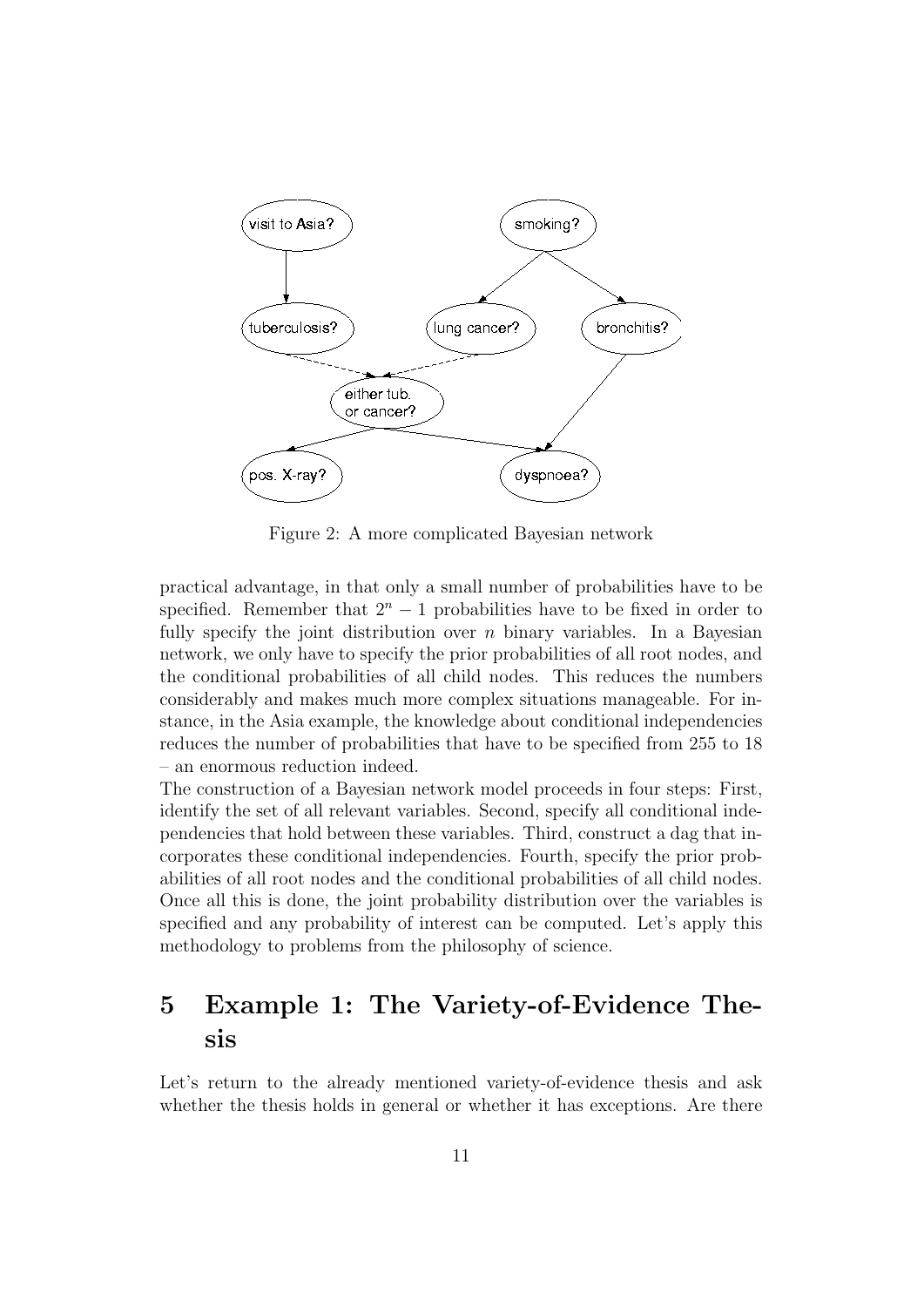

Figure 3: A Bayesian network representing the test of a hypothesis with a partially reliable instrument

testing scenarios in which less varied evidence confirms a hypothesis more than more varied evidence?<sup>3</sup>

To test the variety-of-evidence thesis, let's assume that hypothesis H was positively tested by an instrument  $I_1$  and consider two options for a second test. In option 1, a different instrument  $I_2$  is used to test the hypothesis. In this case, the second test is *independent* of the first test. In **option 2**,  $I_1$ is used again, which renders the two tests dependent. Clearly, the varietyof-evidence thesis suggests that option 1 is to be preferred as the posterior probability of the hypothesis after two positive test reports will presumably be greater for independent tests than for dependent tests. Following our methodology, we construct a model to find out if this is the case.

To warm up, let's consider the test of a hypothesis H with one partially reliable instrument. Our model has three binary propositional variables: (i)  $H$ represents the hypothesis and has the instantiations H (hypothesis holds) and  $\neg H$  (hypothesis does not hold). (ii) E represents the evidence and has the instantiations E (evidence obtains) and  $\neg E$  (evidence does not obtain). (iii) R represents the reliability of the instrument and has the instantiations R (instrument is reliable) and  $\neg R$  (instrument is not reliable). E is dependant on H and R, but H and R are independent (in symbols:  $H \perp\!\!\!\perp R$ ). This makes sense, for the truth value of the hypothesis does not depend on the reliability of the instrument. We can now construct a Bayesian network that incorporates these assumptions (see figure 3). Finally, we have to specify the prior probabilities of all root nodes  $(H \text{ and } R)$  and the conditional probabilities of all child nodes  $(E)$ . We set

$$
P(H) = h \quad , \quad P(R) = \rho. \tag{6}
$$

<sup>3</sup>This section follows Bovens and Hartmann (2004), ch. 4.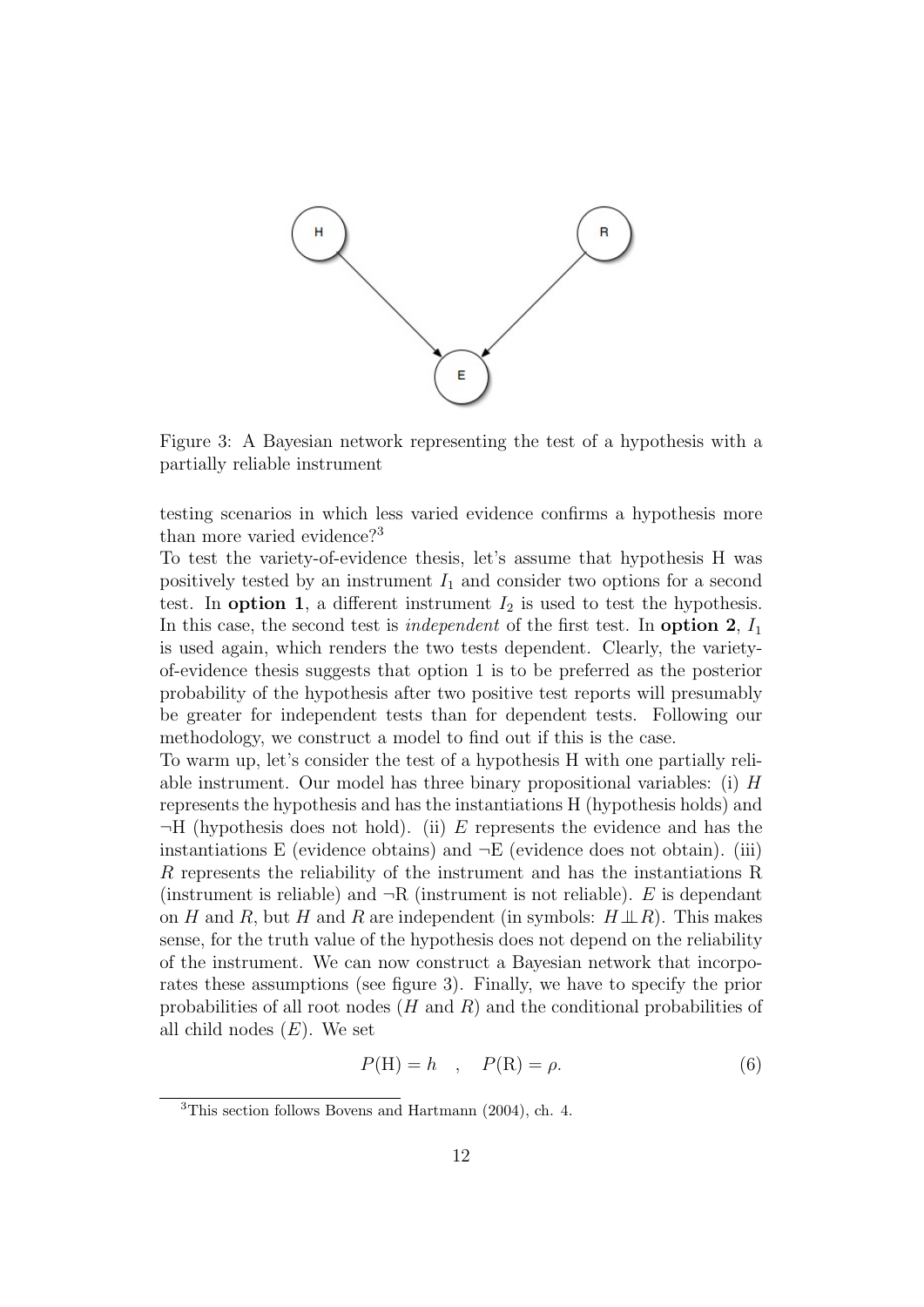

Figure 4: The posterior probability that the hypothesis (HYP) is true as a function of the reliability parameter  $\rho$  when the randomization parameter is set at  $a = .5$  (full line),  $a = .2$  (dotted line) and  $a = .9$  (dashed line) and  $P(H) = .6.$ 

Specifying the conditional probabilities of E is a bit harder as we have to make assumptions about the reliability of the instrument. To keep things simple, we assume that the instrument is a truth-teller if it is in the reliable mode (i.e. if R is instantiated), and a randomizer, if it is in the unreliable mode (i.e. if  $\neg R$  is instantiated). So we set:

$$
P(E|H, R) = 1 , \qquad P(E|\neg H, R) = 0
$$
  

$$
P(E|H, \neg R) = a , \qquad P(E|\neg H, \neg R) = a
$$
 (7)

a is called the randomization parameter. Note that the probability of E does not depend on whether H is true or not if the instrument is in the unreliable mode. This way of modeling a partially reliable instrument is clearly a strong idealization, which will not hold in many cases.

Applying the machinery of Bayesian networks, we can now calculate the posterior probability  $P(H|E)$  of the hypothesis after receiving a piece of evidence. The result is plotted in figure 4. We see that the posterior equals the prior if  $\rho = 0$ , which renders the test to be useless. Conversely, if  $\rho = 1$ , the posterior is 1, i.e., if God tells us that the evidence obtains, then the hypothesis must be true. For values of the reliability parameter in between 0 and 1, the posterior is an increasing function of  $\rho$ , with the slope depending on the randomization parameter a.

Let's now generalize this simple model to the more complicated case of two tests of a hypothesis. Our two testing options can be represented by the Bayesian networks depicted in figures 5 and 6. The network in figure 5 models testing option 1, i.e. repeated testing with two dependent instruments, as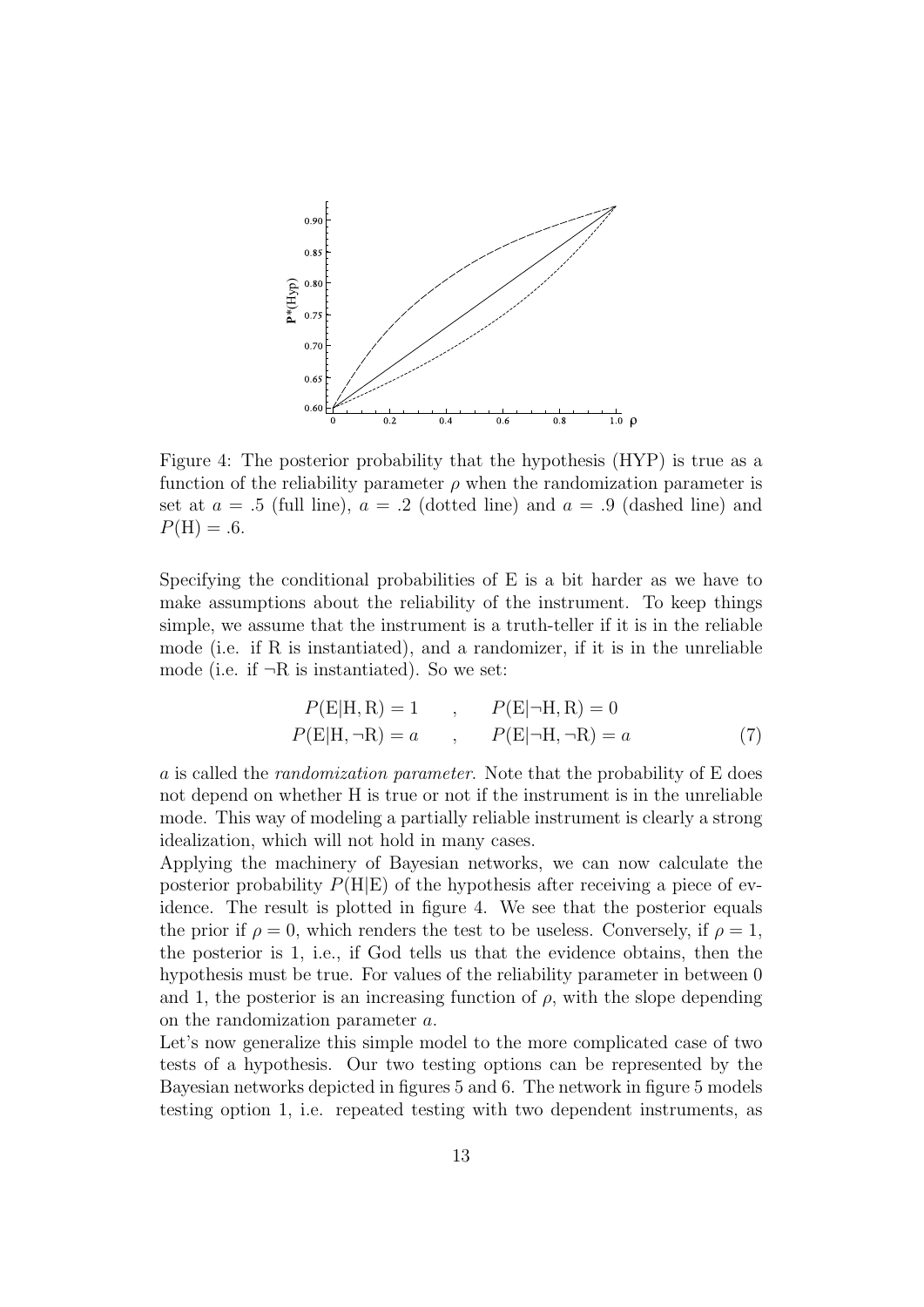

Figure 5: A Bayesian network representing the test of a hypothesis with two independent instruments



Figure 6: A Bayesian network representing the test of a a hypothesis with two dependent instruments

there is only one reliability node  $R$  that connects the two report nodes.  $E_1$  and  $E_2$  are conditionally dependent on each other:  $P(E_1, E_2|H, R) \neq$  $P(E_1|H, R)P(E_2|H, R)$ . The Bayesian network in figure 6 represents testing option 2. Now, each evidence node has its own reliability node  $(R_1 \text{ or } R_2)$ , respectively), and the two tests are conditionally independent of each other:  $E_1 \perp E_2 | H.^4$ 

We apply the methodology of Bayesian networks and calculate the posterior probability  $P(H|E_1, E_2)$  for the two cases. Let  $P_1$  be the probability measure for the case of independent instruments, and  $P_2$  be the probability measure for the case of dependent instruments. This probability will depend on the parameters  $a, h$ , and  $\rho$  which we assume to have the same values in both cases (without this ceteris paribus clause it would not make sense to compare the

<sup>&</sup>lt;sup>4</sup>This independence follows from the d−separation criterion, which is explained, for instance, in Pearl (1988). Applying PMC, we only get  $E_1 \perp E_2 | H, R_1$  and  $E_2 \perp E_1 | H, R_2$ .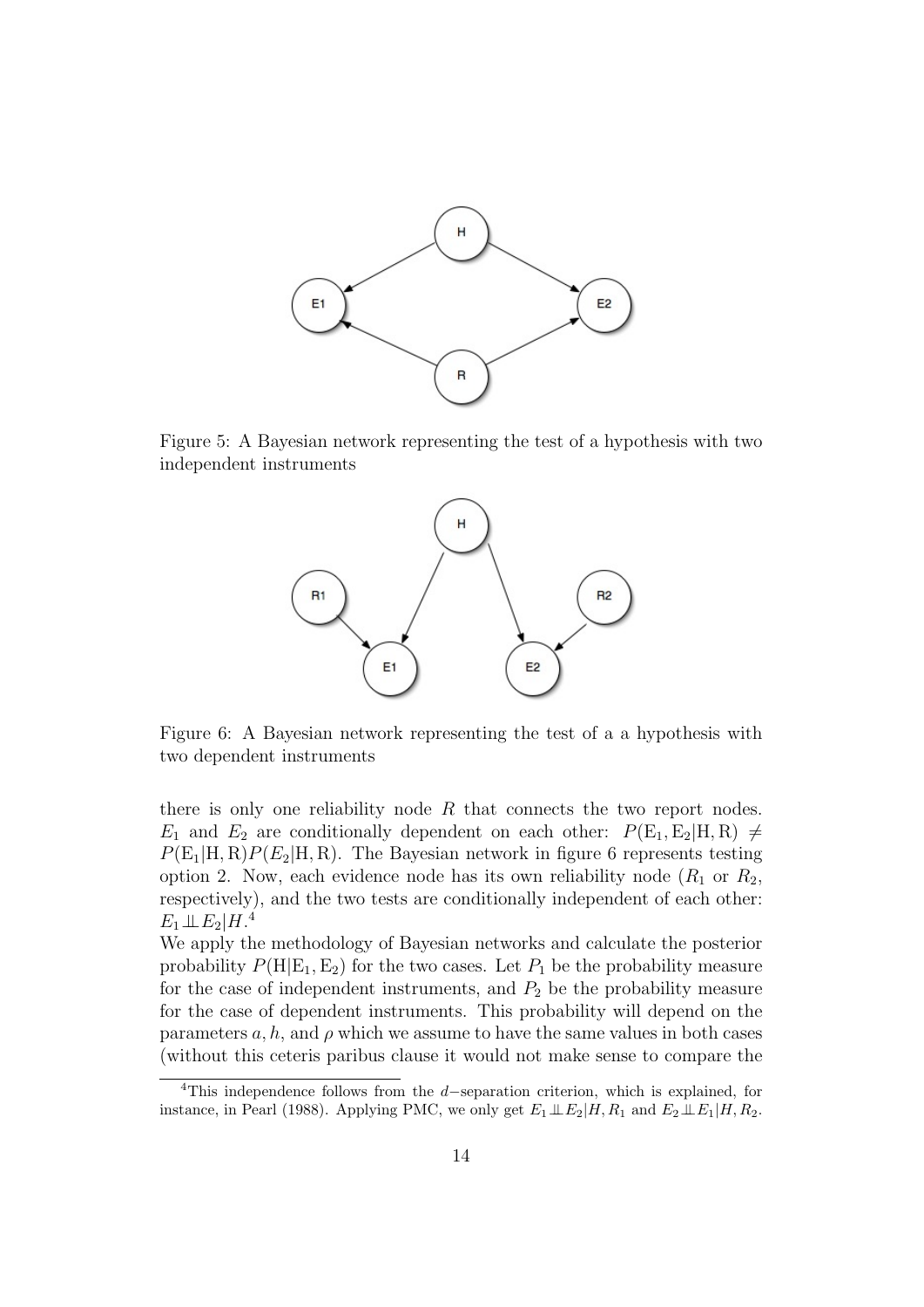

Figure 7: Phase plot illustrating Theorem 1.

two scenarios). To find out which testing option leads to more confirmation (i.e. to a higher posterior probability), we calculate the difference of the posteriors and ask when this difference is positive. The following theorem holds:

**Theorem 1** Let  $\Delta P = P_1(H|E_1, E_2) - P_2(H|E_1, E_2)$ , with  $P_1$  and  $P_2$  as defined in the text. Then  $\Delta P > 0$ , if and only if  $1 - 2(1 - a)(1 - \rho) > 0$ .<sup>5</sup>

The phase plot in figure 7 illustrates this result. Below the phase curve in the  $\rho-a$  diagram, the posterior probability for two tests with the same instrument is higher. For parameter pairs  $(a, \rho)$  above the phase curve, two independent tests result in a greater posterior probability, i.e. in more confirmation.

Do these findings make sense? Our model clearly makes a lot of idealizing assumptions and it is hence not clear at all whether we should accept what it tells us. Without a story that makes the consequences of the model plausible, the model clearly belongs in the waste bin. So let's try to understand our findings.

Obviously two conflicting intuitions are at work here. On the one hand, independence is a good thing. We are impressed by two positive reports from independent instruments. On the other hand, coherent test results from a single instrument increase our confidence in the reliability of the instrument. And this, in turn, increases our degree of confidence in the truth of the hypothesis.

<sup>&</sup>lt;sup>5</sup>The proof of the theorem can be found in Bovens and Hartmann (2004: 144).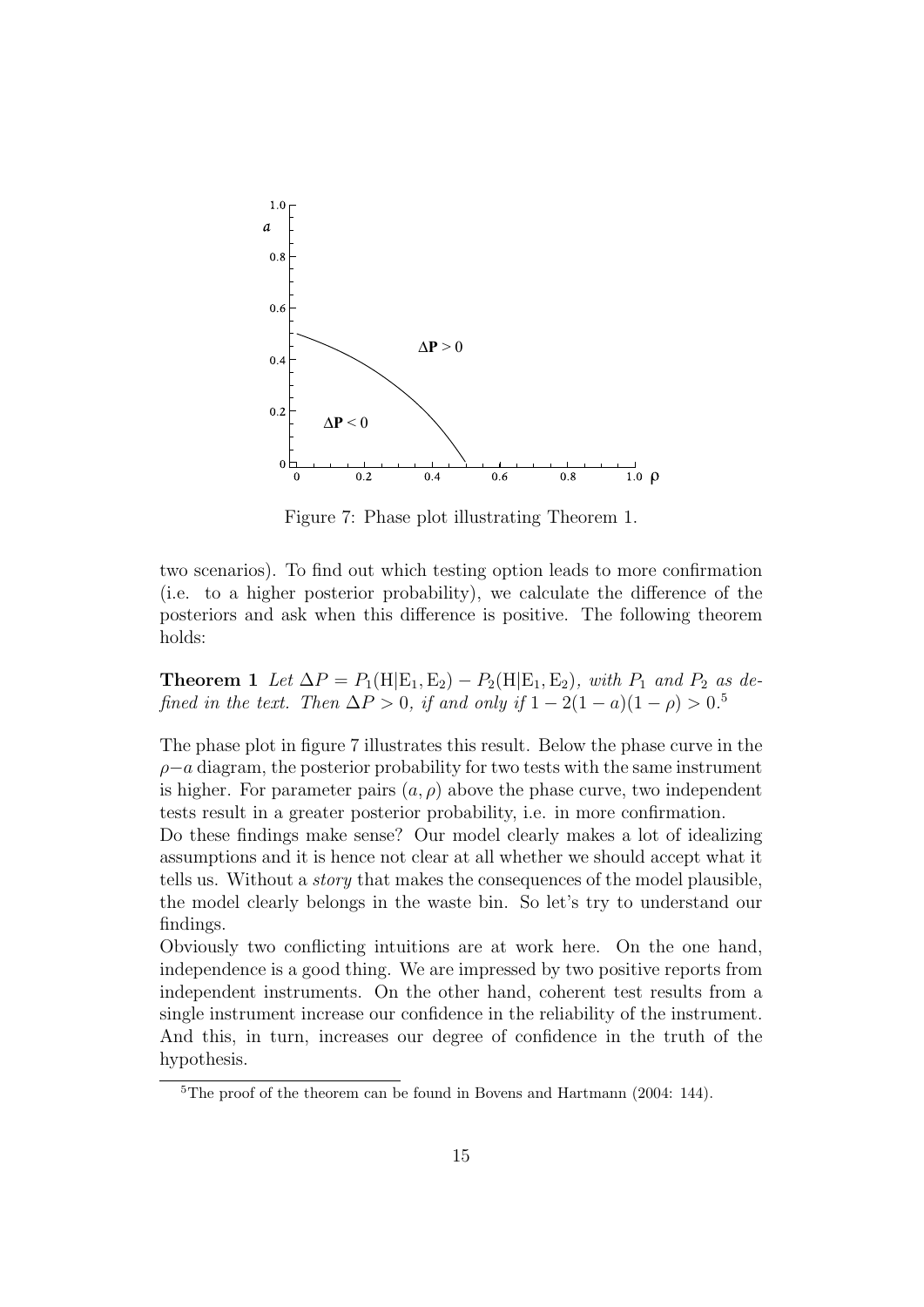To sum up: Our model shows that the variety-of-evidence thesis is not sacrosanct. It can fail, and it does indeed fail under certain conditions. The model points to the existence of these cases, and it makes plausible why the thesis fails in these cases. It acts like a midwife as it helps us to discover a new feature and it leaves us with the job of making this new feature plausible. Ideally, we are able to tell a model-independent story that makes the results of the model plausible. While this works sometime, it does not fully work in this case as the details of the modeling of the partial reliability of the instruments matters for the story.

# 6 Example 2: Theories and Normal Science

Scientific theories change over time. Sometimes a theory is completely given up (as the phlogiston theory in chemistry), and sometimes (and presumably more often) elements of the old theory are carried over to the successor theory. This holds especially for science in the last one hundred years. But which elements are carried over depends on the specific case in question and I do not think that something general (such that only 'structures' survive theory change) can be said here (see Hartmann (2002)).

So the question arises whether a philosophical account of scientific theory change can be given. So far, the philosophical debate has largely been centered around the question as to whether a rational reconstruction of scientific theory change can be given or not. Challenged by Kuhn and Feyerabend, who stressed radical changes (so called scientific revolutions), quasi-religious conversion from one paradigm to another, and incommensurability, many philosophers have attempted to present a rational reconstruction of scientific theory change tout cour. They aimed at replacing Kuhn's grand approach by another grand approach and I think that this is too fast.

Instead I suggest to aim at explaining empirically established aspects of scientific theory change in a philosophical (here: Bayesian) framework. Which aspects become the subjects of explanation has to be determined by historical research. The challenge, then, is to see whether such an integration of modeling and empirical research can be facilitated. Note that the project I am suggesting is in the tradition of Wesley Salmon's programmatic article "Tom Kuhn Meets Tom Bayes" in which Salmon attempts to reconcile Bayesianism with the work of Thomas S. Kuhn (Salmon 1990). In this section, I want to take a modest step in this direction by explaining one aspect of the dynamics of science related to the work of Kuhn: the stability of normal science. Before, however, a word is in order about what a scientific theory is from a Bayesian point of view.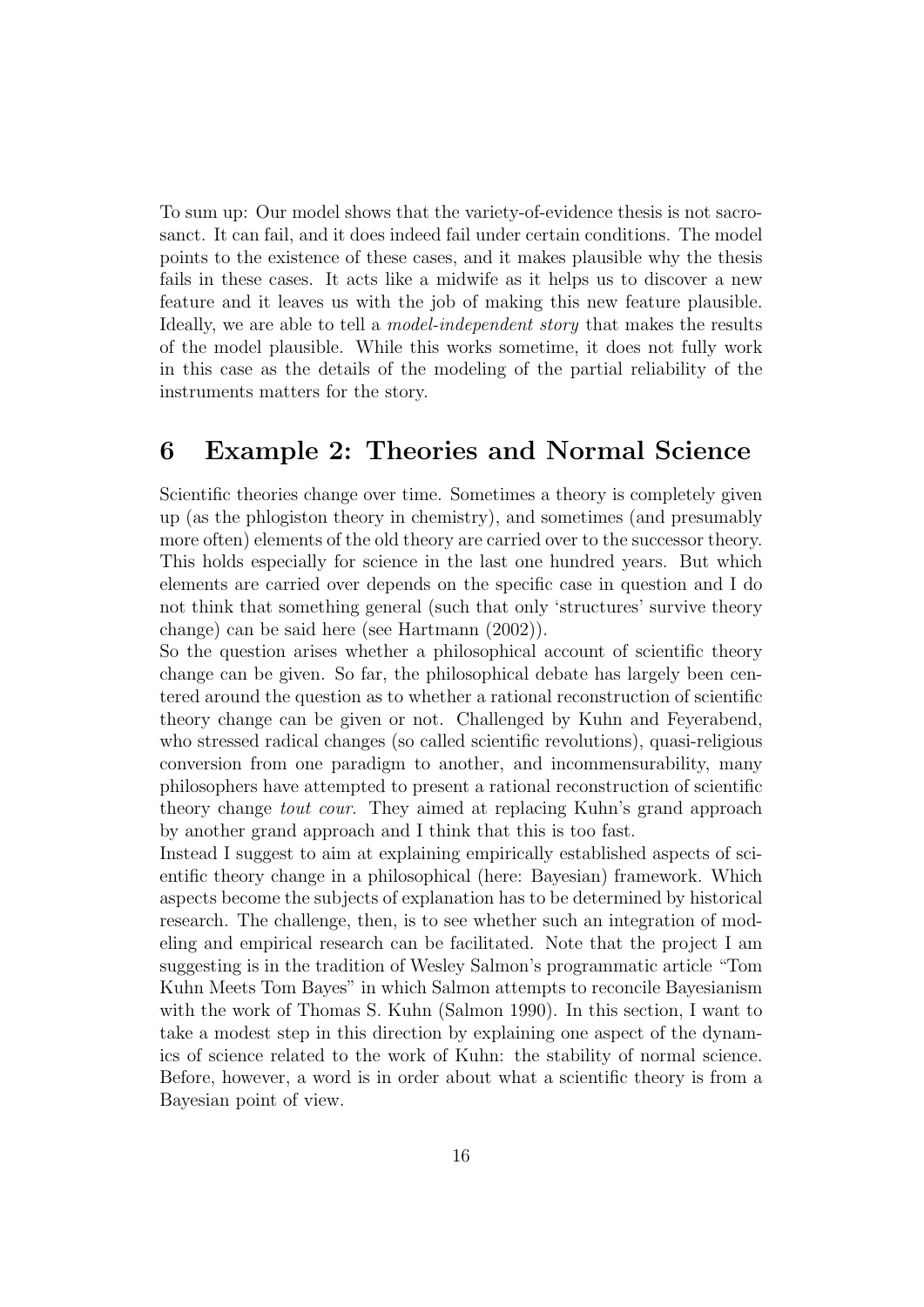#### 6.1 What is a scientific theory?

Scientific theories such as Newtonian Mechanics and Quantum Mechanics are highly complex and interrelated wholes. In them we find, for example, principles, empirical assumptions, laws, and models. How are they all related, and how are they integrated into a theory? A simple philosophical account such as Textbook Bayesianism, which only talks about a hypothesis H and a piece of evidence E, does not suffice to adequately address these questions and to capture the complexity of real scientific theories.

Unfortunately, the two major accounts discussed in the philosophical literature – the syntactic view and the semantic view – do not suffice either. According to the syntactic view, scientific theories are linguistic entities, sets of propositions formulated in, say, first-order logic. Clearly, the linguistic formulation of a theory matches well with the way scientists formulate a theory. However, it is important to note that inductive relations between elements of a theory cannot be captured adequately. This is a serious flaw, as inductive relations between the elements of a theory are crucial, for example, when it comes to assess a theory. According to the semantic view, championed by Suppes and others, scientific theories are non-linguistic entities, and so a theory is not equated with a specific linguistic representation. It is rather identified with the set of models, i.e. realizations of the abstract mathematical structure of the theory. Some adherents of the semantic view, such as Ronald Giere (1988) and the Munich structuralists, have stressed the interrelatedness of the models of a theory. But they lack a detailed account of the nature and evidential relevance of these relations (cf. Gähde 1996).

As we will see, the Bayesian view combines elements of the syntactic view with elements of the semantic view while taking account of the deficiencies of both approaches. On the Bayesian view, a scientific theory has an empirical and a non-empirical (or heuristic) part. The non-empirical part of a scientific theory consists of the laws and principles of the theory, which are, perhaps, organized in an axiomatic structure. It also comprises certain tools and tricks that are used to construct models in the framework of the theory and assumptions about the domain of the theory. Note that the non-empirical part includes much that is captured in Kuhn's notoriously vague notion of a paradigm. The non-empirical part of a theory is not probabilified.

The *empirical part* of a scientific theory, however, is probabilified. It is explicated as a Bayesian network. The nodes of the network represent the models of the theory, which account for (and are confirmed by) empirical phenomena. The models themselves are conjunctions of propositions, some of which are instantiations of the laws included in the non-empirical part of the theory, others are additional assumptions that have to be made to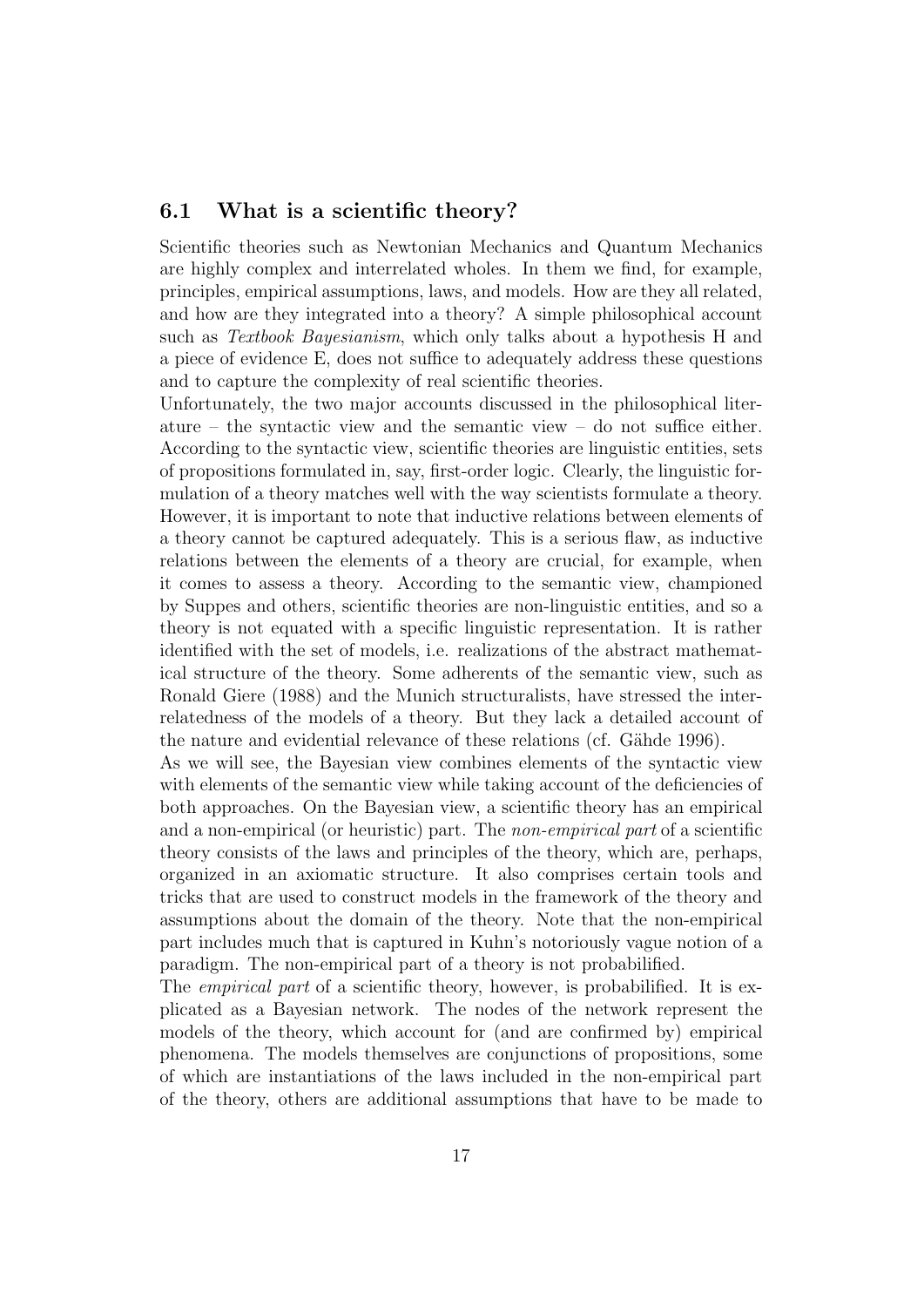

Figure 8: The empirical part of a scientific theory

account for a phenomenon. A probability distribution is defined over all model and phenomena variables, but the propositions within the model are not probabilified. An arrow connects two models in the Bayesian network if there is a direct probabilistic dependence between them. Such a dependence is generated, for example, by the instantiation of the same law in both models. Consider Newtonian Mechanics. In this theory, Newton's Second Law is instantiated in most, if not all, models. This makes it plausible that for any two models  $M_1$  and  $M_2$  of the theory,  $P(M_2|M_1) \neq P(M_2)$ . But there might be other relations as well. Note that the empirical part of the theory is a dynamical entity. It grows in the course of time as more and more models are added to the empirical part of the theory to capture more and more phenomena.

Phenomena can relate to the models of a theory in different ways. One option is that each model  $M_i$  is accounted for by just one phenomenon  $E_i$  and that  $E_i$  is probabilistically independent of (and hence does not confirm) any other model in the theory (see figure  $8$ ).<sup>6</sup> This is a rather unrealistic assumption, which typically does not hold. For example, it does not allow for the indirect confirmation of a model  $M_2$  by a phenomenon  $E_1$  that is accounted for by a

<sup>&</sup>lt;sup>6</sup>I represent phenomena by variables  $E_i$  instead of  $P_i$  to avoid confusion with the probability measure P and to indicate that the phenomenon  $E_i$  is *evidence* for model  $M_i$ .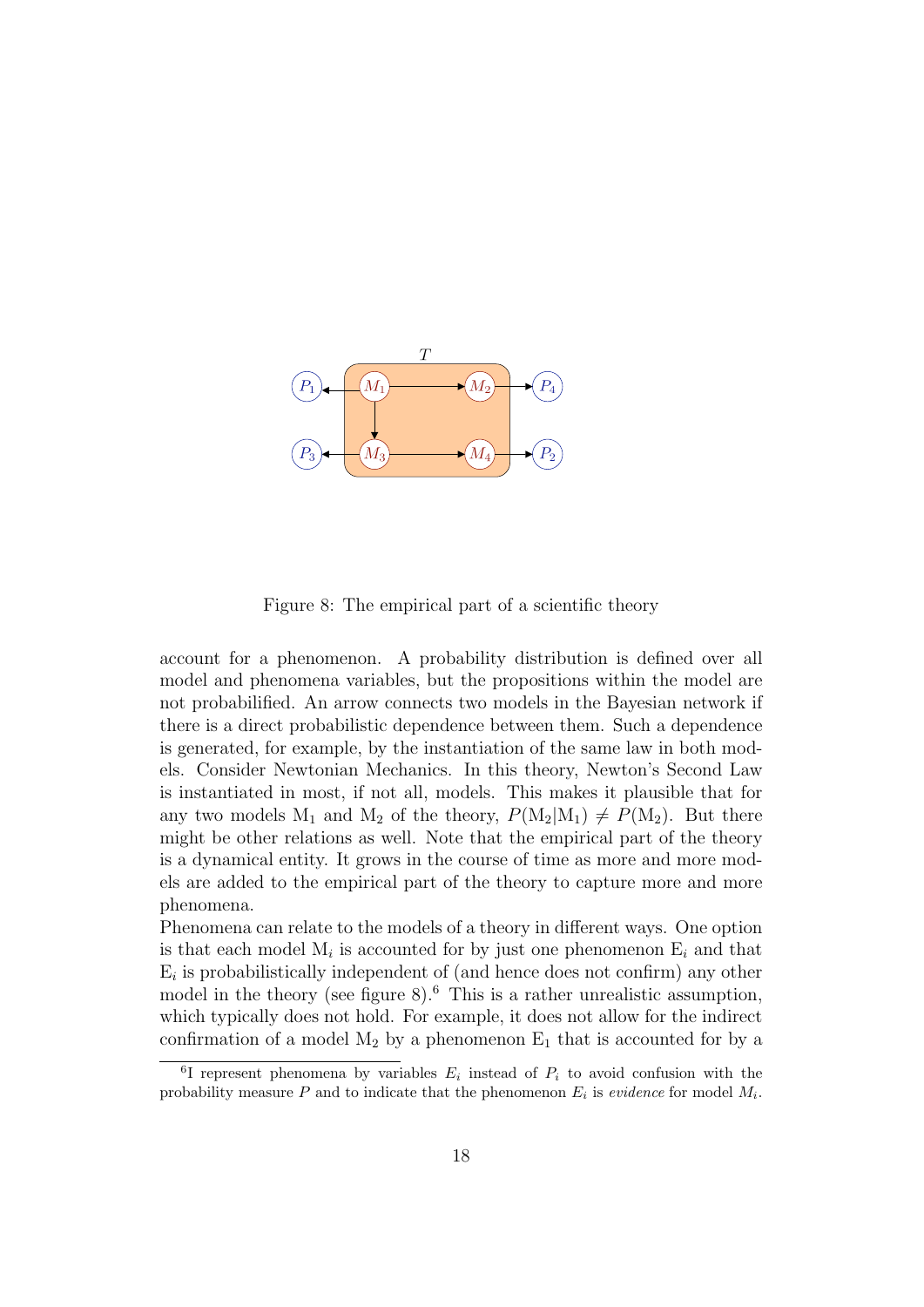model  $M_1$  that is related to  $M_2$  in the network representing the empirical part of the theory. For more on indirect confirmation, see Dietrich and Moretti (2005). I take it to be an empirical question how models and phenomena are related, and the corresponding Bayesian network has to be constructed accordingly.

#### 6.2 The stability of normal science

Kuhn observed that science is characterized by long periods of what he calls normal science. In these periods, Kuhn provocatively wrote, it is not the scientific theory that is tested, but the scientist (Kuhn 1970: 5). If a scientist is able to solve a given problem (or a puzzle, as Kuhn put it), then she passed the test, and if she fails to solve it, then she does not pass the test. In this way, more and more models are added to the cluster of models that comprise, in our reconstruction, the empirical part of a scientific theory. Phenomena are fitted into the framework of the theory by constructing appropriate models, and typically no surprises arise. Understandably, Sir Karl Popper felt challenged and provoked by these claims. He could not accept the apparently uncritical attitude of scientists who do not seem to follow his conjecturesand-refutations methodology. However, Popper admitted that Kuhn's claims are descriptively correct and gave up his efforts to find a rationale for the stability of normal science (Popper 1970: 52). For Popper, scientists who act as Kuhn describes it are simply irrational, as no critical-rationalistic justification for the stability of normal science can be given. However, the failure to give a Popperian justification does not entail that no epistemic justification can be given at all. So let's explore the prospects for a Bayesian justification. At first sight, a Bayesian justification of the stability of normal science seems to be hard to come by as normal science raises an immediate problem for a probabilist. According to probability theory the probability of a conjunction cannot be greater than the probability of one of the conjuncts. So by adding more and more models to the empirical part of a theory, the joint probability of all models will monotonously decrease. And this can't be right. Let's refer to this problem as the conjunction problem and ask how a Bayesian can deal with it.

To dissolve the conjunction problem, note that models are related to evidence, which has to be taken into account in an assessment of a theory. Each model  $M_i$  accounts for a phenomenon, which is, in turn, evidence  $E_i$  for the model. We therefore have to consider conditional probabilities, not unconditional ones. It is easy to see that the conjunction problem disappears if we conditionalize on the combined evidence, i.e. the conjunction of all relevant  $E_i$ 's as it is a mathematical truism that  $P(M_1, M_2, \ldots, M_n | E_1, E_2, \ldots, E_n)$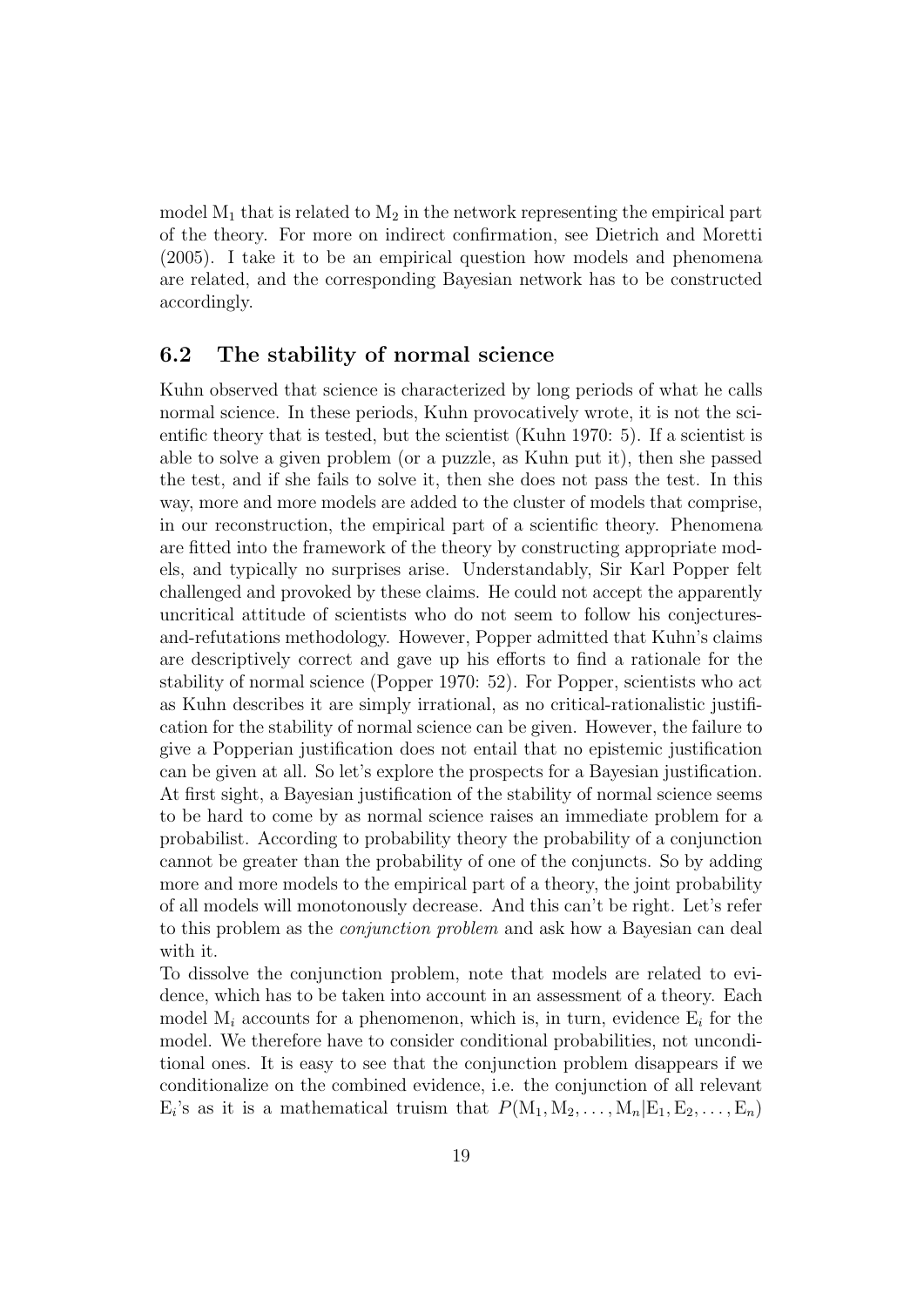can be greater than  $P(M_1, M_2, \ldots, M_{n-1} | E_1, E_2, \ldots, E_{n-1}).$ 

So let's conceptualize the empirical part of a theory as laid out in Section 6.1 and ask under which conditions  $P(M_1, M_2, \ldots, M_n | E_1, E_2, \ldots, E_n)$  is greater than  $P(M_1, M_2, \ldots, M_{n-1} | E_1, E_2, \ldots, E_{n-1})$ . The answer to this question involves the epistemological notion of coherence, which should not be confused with the confirmation-theoretic notion of coherence mentioned in Section 3. The coherence of a set of propositions informs us how well the propositions in the set hang together. Coherence comes in degrees: some sets are more coherent, other are less coherent. Interestingly, we often make good judgments, which of two sets of propositions is more coherent, without examining the underlying probability distribution over the propositions. However, a probabilistic account of coherence can be given. I shortly lay out the account given by Bovens and Hartmann (2003, 2004). The reader may consult these publications for details and motivation.

Let's assume that we have a set of propositions  $\mathcal{T} = \{M_1, \ldots, M_n\}$  and a set of pieces of evidence  $\mathcal{E} = \{E_1, \ldots, E_n\}$  such that the following independence assumption holds:

$$
E_i \perp \!\!\!\perp M_1, E_1, \ldots, M_{i-1}, E_{i-1}, M_{i+1}, E_{i+1}, \ldots, M_n, E_n | M_i \text{ for } i = 1, \ldots, n \quad (8)
$$

The Bayesian network in figure 8 incorporates this assumption. We also assume that each model  $M_i$  is supported with the same strength by its corresponding evidence  $E_i$ . This strength is measured by

$$
r := 1 - P(E_i | \neg M_i) / P(E_i | M_i) \text{ for all } i = 1, ..., n. \tag{9}
$$

Note that  $r \in (0, 1)$ . We define  $a_i = P(n - i \text{ propositions of } \mathcal{T} \text{ are true})$  for  $i = 0, \ldots, n$  and the *weight vector* of T by  $\langle a_0, \ldots, a_{n-1} \rangle$ . Then the posterior probability is given by

$$
P(\mathbf{M}_1, \dots, \mathbf{M}_n | \mathbf{E}_1, \dots, \mathbf{E}_n) = \frac{a_0}{\sum_{i=0}^n a_i (1-r)^i} .
$$
 (10)

Moreover, Bovens and Hartmann argue that  $\mathcal{T} = \{M_1, \ldots, M_n\}$  is more coherent than  $\mathcal{T}' = \{M'_1, \ldots, M'_m\}$  if, for all values of  $r, c_r(\mathcal{T}) > c_r(\mathcal{T}')$ with

$$
c_r(\mathcal{T}) = \frac{a_0 + (1 - a_0)(1 - r)^n}{\sum_{i=0}^n a_i (1 - r)^i} \,. \tag{11}
$$

Note that  $c_r(\mathcal{T})$  is not a coherence measure. It is rather a function that generates a coherence quasi-ordering. It does not generate a complete ordering as it may happen that  $c_r(T) > c_r(T')$  for some values of r, and  $c_r(T) < c_r(T')$ for other values of r. In this case it is indeterminate which of the two sets is more coherent.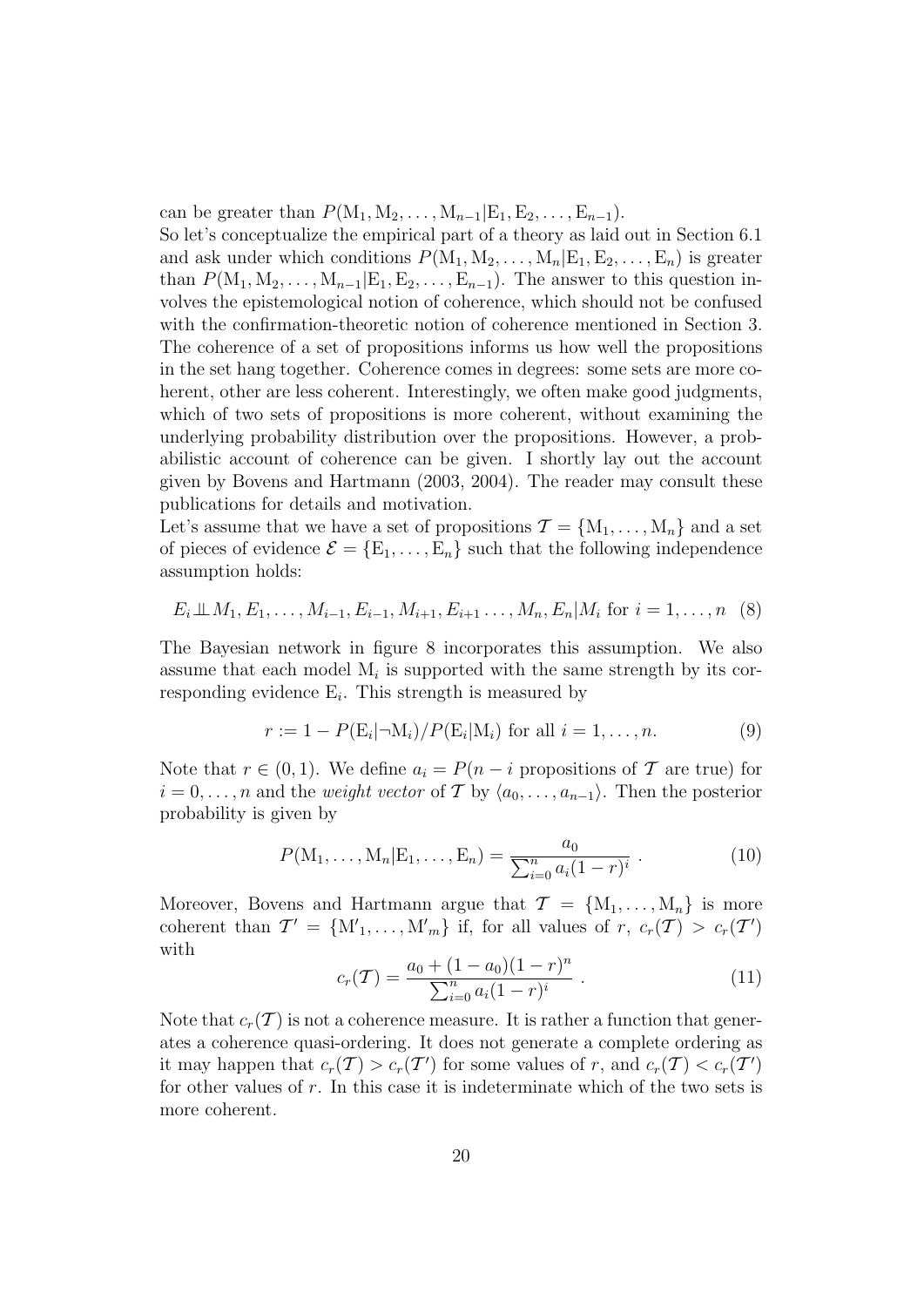We have now the necessary prerequisites to formulate the following theorem (proven in the Appendix), which will be used to give an epistemic justification for the stability of normal science.

**Theorem 2** Let  $\mathcal{T} = \{M_1, \ldots, M_{n-1}\}\$  and  $\mathcal{T}' = \mathcal{T} \cup \{M_n\}\$ be two theories and  $\mathcal{E} = \{E_1, \ldots, E_{n-1}\}\$ and  $\mathcal{E}' = \mathcal{E} \cup \{E_n\}\$ the corresponding evidence sets. A probability measure P is defined over  ${M_1, \ldots, M_n, E_1, \ldots, E_n}$  and the independence assumption (8) holds.  $\langle a_0, \ldots, a_{n-1} \rangle$  and  $\langle b_0, \ldots, b_n \rangle$  are the weight vectors of T and T', and  $r_0 := (a_0 - b_0)/[a_0(1-b_0)]$ . Moreover, all  $M_i$ are supported by  $E_i$  with the same strength  $r = 1 - P(E_i | \neg M_i) / P(E_i | M_i) > r_0$ , and  $T'$  is more coherent than  $T$ . Then the posterior probability of  $T'$  is greater than the posterior probability of T, i.e.  $P(\mathrm{M}_1, \ldots, \mathrm{M}_n | \mathrm{E}_1, \ldots, \mathrm{E}_n)$  $P(\mathbf{M}_1, \ldots, \mathbf{M}_{n-1} | \mathbf{E}_1, \ldots, \mathbf{E}_{n-1})$  and  $T'$  is better confirmed by  $\mathcal{E}'$  than  $T$  is by  $\mathcal{E}$ , if one uses the distance, ratio or likelihood measure of confirmation.

How does this theorem help us explain and justify the stability of normal science? To address this question, let's see if the assumptions of the theorem are satisfied in real science. First, I take it to be empirically established that scientific theories become increasingly coherent in the course of scientific theorizing. The models in a theory are related to each other and support each other. And the more models are added to the theory, the better they will typically cohere.<sup>7</sup> Second, in a period of normal science, all models account for their corresponding phenomena, and it is plausible to assume that the strength of support a model gets from a phenomenon is more or less the same for all models. This is clearly an idealization, but I think that it is a fairly good one. Third, as scientific theories contain a large number of models, their prior probability does not decrease much when a new model is added. In this case,  $r_0$  is small, and so the theorem holds for a large range of values of r. For example, if  $a_0 = .7$  and  $b_0 = .69$ , then  $r_0 = .046$ . So, according to Theorem 2, the posterior probability of  $\mathcal{T}'$  is greater than the posterior probability of  $\mathcal T$ , even if the models are only minimally confirmed by their corresponding evidence. At the same time,  $\mathcal{T}'$  is better confirmed by  $\mathcal{E}'$  than  $\mathcal T$  is by  $\mathcal E$ . Hence, we have given an epistemic justification for adding more and more models to a scientific theory in the course of normal science.

<sup>7</sup>Note that this is an empirical claim that needs to be supported by case studies. The tricky part of the argument is, of course, to relate the intuitive notion of coherence with the form notion. Clearly, much more needs to be said about this.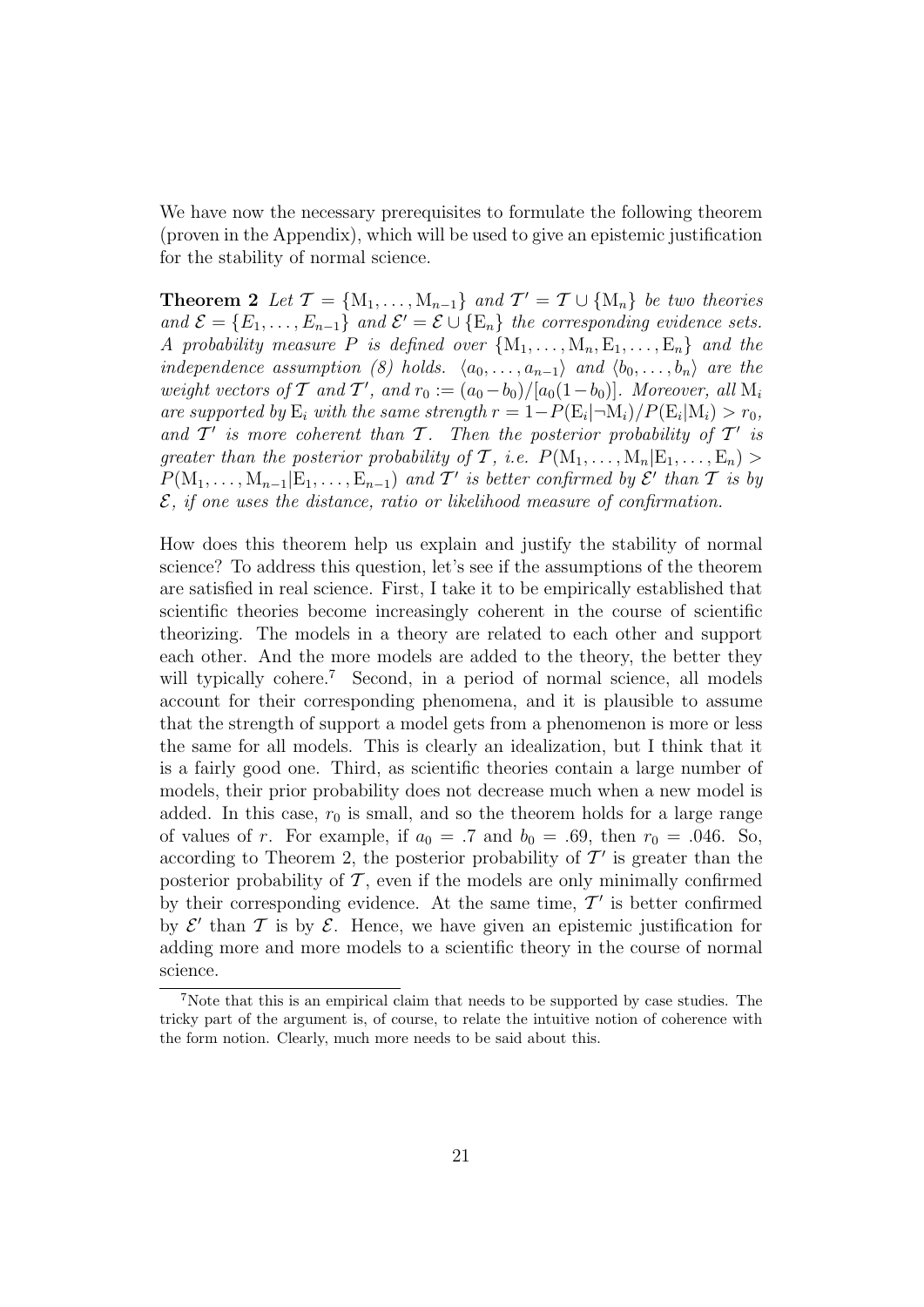# 7 Naturalized Bayesianism

After having presented two examples of the modeling methodology in philosophy of science, it is time to step back and lay out the general philosophical position behind this work. I shall call this position Naturalized Bayesianism. It combines elements of Textbook Bayesianism with findings from the naturalistic approach to the philosophy of science. From Textbook Bayesianism it takes the normative framework, which is, however, insufficient to get a full philosophical account of scientific theorizing. It is insufficient just as Newton's three laws are insufficient in mechanics. They have to be supplemented by additional elements, such as force functions, if we want to account for mechanical phenomena in Newtonian Mechanics.

Likewise, the normative framework of *Textbook Bayesianism* has to be supplemented by empirical elements. These additional (modeling) assumptions are typically inspired by generalizations from case studies, which makes Naturalized Bayesianism a philosophical project that requires the competence and the collaboration of philosophers and historians of science with a background in formal methods as well as knowledge in the history of science and of contemporary science. Building on this combined competence, naturalized Bayesians can attempt to explain the regularities that we find in the methodology of science.

## 8 Conclusions

I hope to have shown that the method of modeling has some value in philosophy. Two functions of modeling are especially worth mentioning: (i) Models are heuristically important. They suggest something that we might later be able to explain in a model-independent way (as the variety-of-evidence example shows); (ii) Models help us to explain features of science. My discussion of scientific theory change is a case in point. Models help us to deal with more realistic (and, as it happens, more complicated) situations. When different intuitions pull in different directions (as in the variety-of-evidence example), the philosophical model tells us which intuition "wins" in which part of the parameter space.

While there are many similarities between modeling in philosophy and modeling in science, there are also important differences. Most important is the issue of model assessment. Why should we believe in a philosophical model, accept its consequences and be content with an explanation that a philosophical model provides us with? After all, unlike in science, we cannot compare the model with "hard" data from experiments. All we have in philosophy is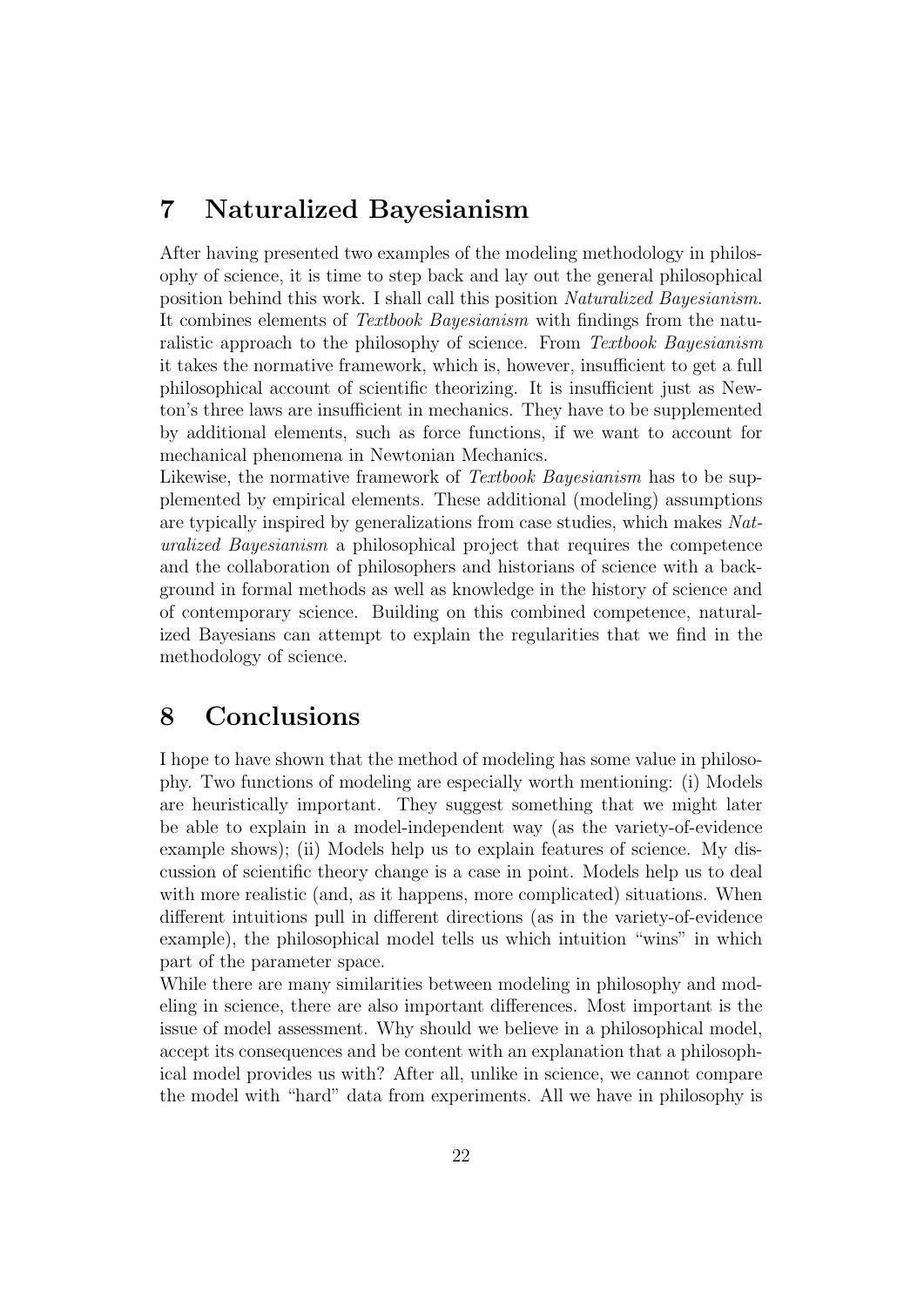our intuitions, and all we can do is to aim at a reflexive equilibrium between our intuitions and the consequences of the model. That is, on the one hand, the model may correct our intuitions and make them more precise. On the other hand, our intuitions may suggest a correction of a philosophical model. Clearly, much more needs to be said about the assessment of philosophical models, but I have to leave this for another occasion.

I'd like to close with a final word about Bayesianism. Naturalized Bayesianism, or so I have argued, can explain some features of the methodology of science. But can it explain all of its features, i.e. is *Naturalized Bayesian*ism a universal philosophy of science? Probably not. But it remains to be seen how far one gets with this extremely minimal and conceptually simple framework. And once we come across features of science that cannot be fit into the Bayesian framework, we have to find another account.<sup>8</sup> Just as in science.

# Appendix

To proof theorem 2, we first define  $a_0^* := P(M_1, \ldots, M_{n-1} | E_1, \ldots, E_{n-1})$  and  $b_0^* := P(M_1, ..., M_n | E_1, ..., E_n)$ . From eqs. (10) and (11) we obtain

$$
c_r(\mathcal{T}) = \frac{a_0 + (1 - a_0)(1 - r)^{n-1}}{a_0} a_0^* \quad ; \quad c_r(\mathcal{T}') = \frac{b_0 + (1 - b_0)(1 - r)^n}{a_0} b_0^*
$$

As T' is more coherent than T,  $c_r(T) > c_r(T)$  for all  $r \in (0,1)$ . Hence

$$
\frac{b_0^*}{a_0^*} > \frac{a_0b_0 + (1 - a_0)b_0(1 - r)^{n-1}}{a_0b_0 + a_0(1 - b_0)(1 - r)^n}.
$$

We conclude that  $b_0^*/a_0^* > 1$  if  $(1 - a_0)b_0 > a_0(1 - b_0)(1 - r)$ , i.e. if

$$
r > r_0 := \frac{a_0 - b_0}{a_0(1 - b_0)},
$$

which proofs the first part of the theorem.

In our notation, the distance measure  $d$  and ratio measure  $r$  of confirmation are defined as follows:

$$
d(\mathcal{T}, \mathcal{E}) := a_0^* - a_0 \qquad , \qquad d(\mathcal{T}', \mathcal{E}') := b_0^* - b_0
$$
  

$$
r(\mathcal{T}, \mathcal{E}) := a_0^* / a_0 \qquad , \qquad r(\mathcal{T}', \mathcal{E}') := b_0^* / b_0
$$

<sup>8</sup>Some think that the Bayesian framework is too flexible and that everything can be fit into it. I doubt that this is true. The philosophical community will not accept every model. There are standards of model acceptance – just as in science – and it is our task to make these standards explicit.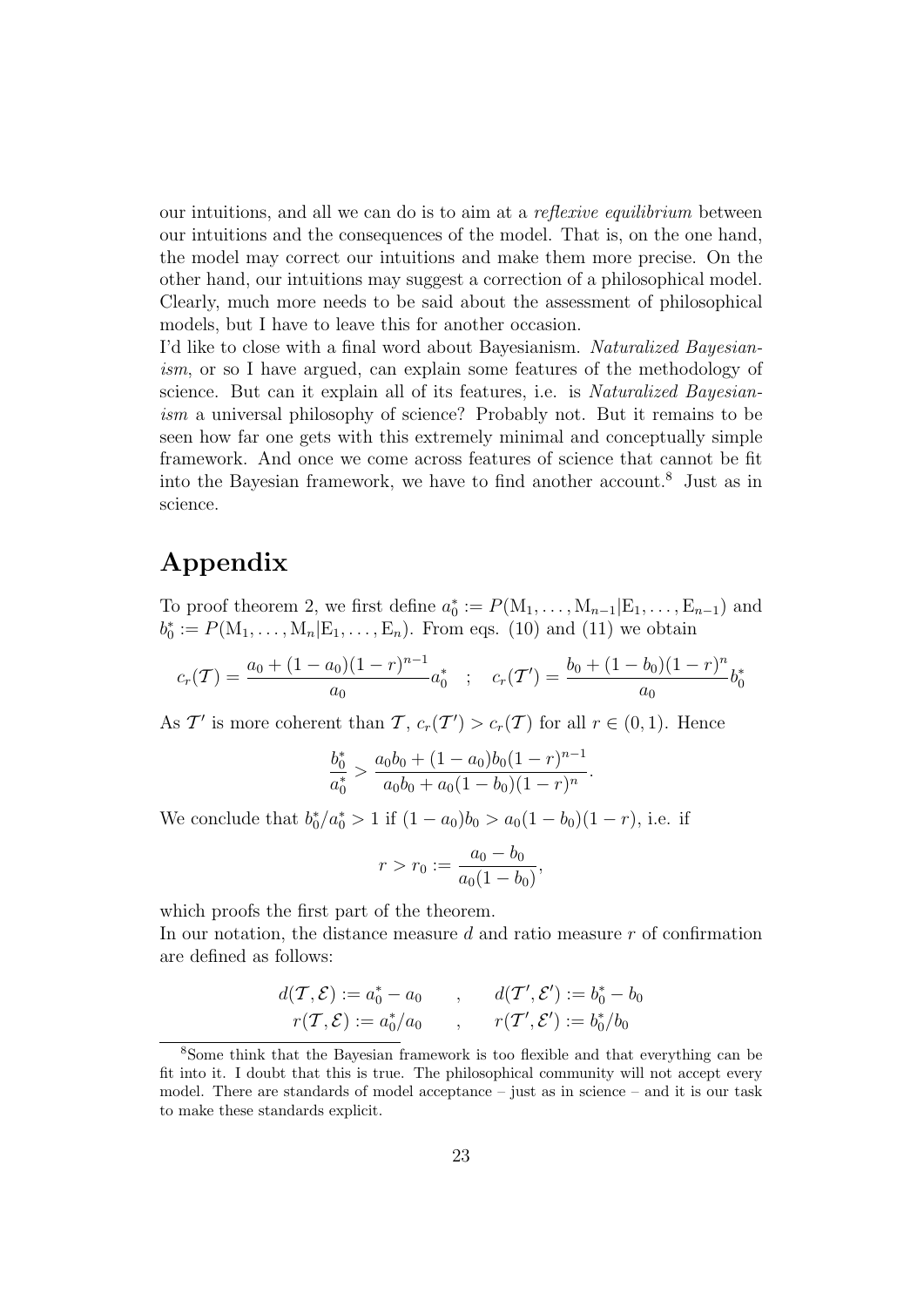Hence,

$$
d(\mathcal{T}', \mathcal{E}') - d(\mathcal{T}, \mathcal{E}) = (b_0^* - b_0) - (a_0^* - a_0)
$$
  
=  $(b_0^* - a_0^*) + (a_0 - b_0)$ 

and

$$
r(\mathcal{T}', \mathcal{E}')/r(\mathcal{T}, \mathcal{E}) = \frac{b_0^*/b_0}{a_0^*/a_0}
$$
  
= 
$$
\frac{b_0^*}{a_0^*} \cdot \frac{a_0}{b_0}.
$$

From  $b_0^* > a_0^*$  (for  $r > r_0$ ) and  $a_0 > b_0$ , we obtain that  $d(\mathcal{T}', \mathcal{E}') > d(\mathcal{T}, \mathcal{E})$ and  $r(\mathcal{T}', \mathcal{E}') > r(\mathcal{T}, \mathcal{E}).$ 

The likelihood measure  $l$  is defined as follows:

$$
l(\mathcal{T}, \mathcal{E}) := \log \left( \frac{P(\mathrm{E}_1, \ldots, \mathrm{E}_{n-1} | \mathrm{M}_1, \ldots, \mathrm{M}_{n-1})}{P(\mathrm{E}_1, \ldots, \mathrm{E}_{n-1} | \neg \mathrm{M}_1, \ldots, \neg \mathrm{M}_{n-1})} \right)
$$

After some algebra,  $l(\mathcal{T}, \mathcal{E})$  can be written in the following form:

$$
l(\mathcal{T}, \mathcal{E}) = \log (a_0^*/(1 - a_0^*)) - \log (a_0/(1 - a_0))
$$

A similar expressions obtains for  $l(\mathcal{T}', \mathcal{E}')$ . We now note that  $f(x) :=$  $\log [x/(1-x)]$  is an increasing function of x on the interval  $(0,1)$  and obtain that  $l(\mathcal{T}', \mathcal{E}') > l(\mathcal{T}, \mathcal{E})$ , if  $b_0^* > a_0^*$  and  $a_0 > b_0$ . This completes the proof of theorem 2.

### Acknowledgement

It is a pleasure to dedicate this paper to Patrick Suppes with whom I had many inspiring discussions over the last ten years. Earlier versions of this paper were given at various universities in Australia, Europe, the UK, and the US, and I'd like to thank the audiences for their valuable feedback and criticism. Special thanks go to Max Albert, Horacio Arlò-Costa, Luc Bovens, Philip Dawid, John Earman, Pascal Engel, Ludwig Fahrbach, Roman Frigg, Alan H´ajek, Colin Howson, Jenann Ismael, Sebastian Lutz, Kevin Mulligan, Fiona McPherson, Margaret Morrison, John D. Norton, Huw Price, Paul Teller and Neil Tennant.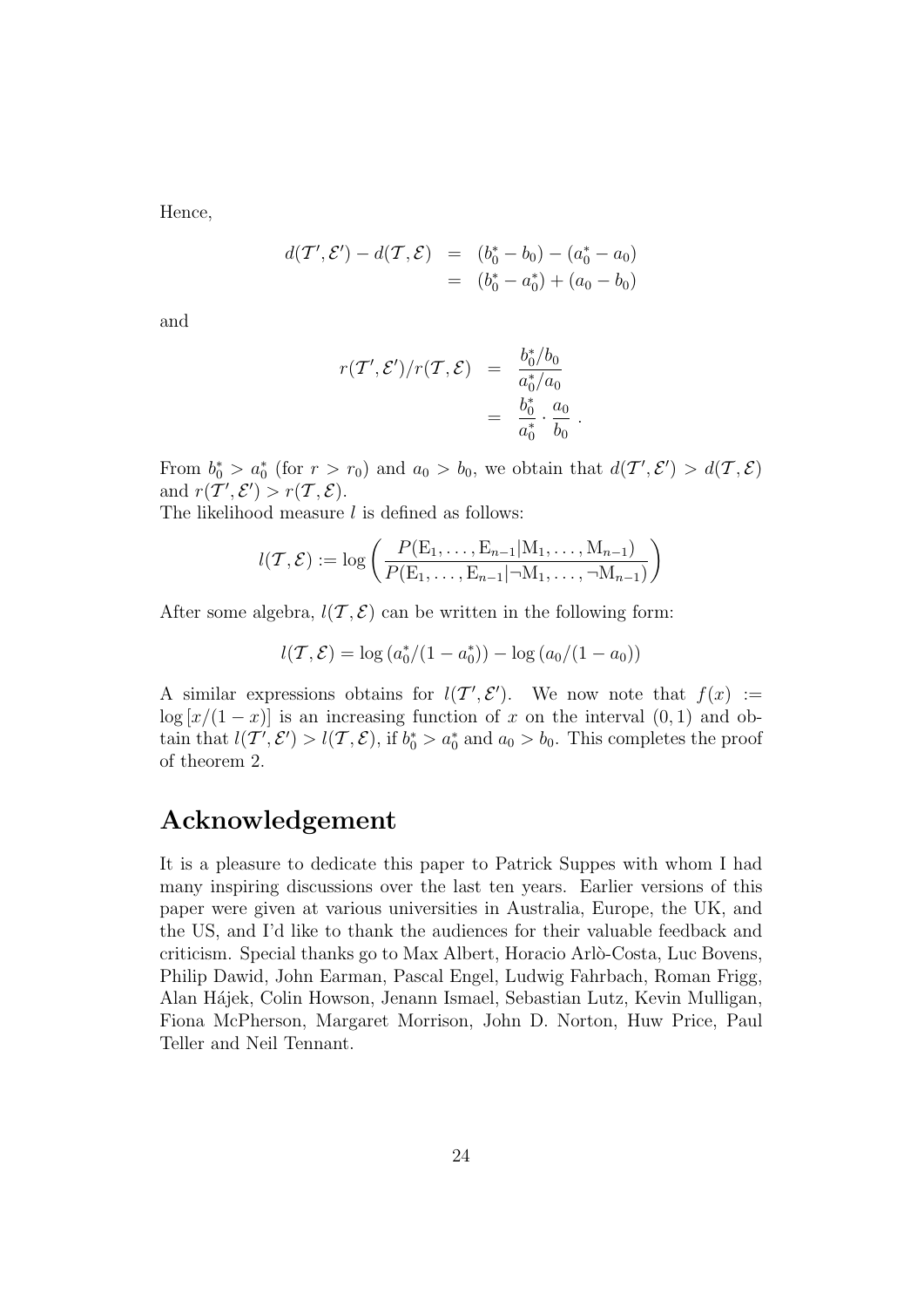# References

- Bovens, L. and S. Hartmann (2003). Solving the Riddle of Coherence, Mind 112, 601–634.
- Bovens, L. and S. Hartmann (2004). Bayesian Epistemology. Oxford: Oxford University Press.
- Dietrich, F. and L. Moretti (2005). On Coherent Sets and the Transmission of Confirmation. Philosophy of Science 72(3): 403-424.
- Dorling, J (1979). Bayesian Personalism, the Methodology of Research Programmes, and Duhem's Problem, Studies in History and Philosophy of Science 10, 177-87.
- Earman, J. (1992). Bayes or Bust? A Critical Examination of Bayesian Confirmation Theory. Cambridge, MA: MIT Press.
- Frigg, R. and S. Hartmann (2005). Models in Science. In: The Stanford Encyclopedia of Philosophy (Spring 2006 Edition).
- Gähde, U. (1996). Anomalies and the Revision of Theory-Nets. Notes on the Advance of Mercury's Perihelion. In: M.L. Dalla Chiara et. al. (eds.), Structures and Norms in Science. Dordrecht: Kluwer.
- Giere, R. (1988). Explaining Science: A Cognitive Approach. Chicago: University of Chicago Press.
- Hartmann, S. (1999). Models and Stories in Hadron Physics, in: Morgan and Morrison (1999), 326–346.
- Hartmann, S. (2001). Effective Field Theories, Reduction and Scientific Explanation, Studies in History and Philosophy of Modern Physics 32B, 267-304.
- Hartmann, S. (2002). On Correspondence, Studies in History and Philosophy of Modern Physics 33B, 79–94.
- Howson, C. and P. Urbach (2006). Scientific Reasoning: The Bayesian Approach. Open Court Publishing 2006.
- Kuhn, T.S. (1970). Logic of Discovery or Psychology of Research? In: Lakatos and Musgrave (1970), pp. 5-23.
- Lakatos, I. and A. Musgrave, *Criticism and the Growths of Knowledge*. Cambridge: Cambridge University Press.